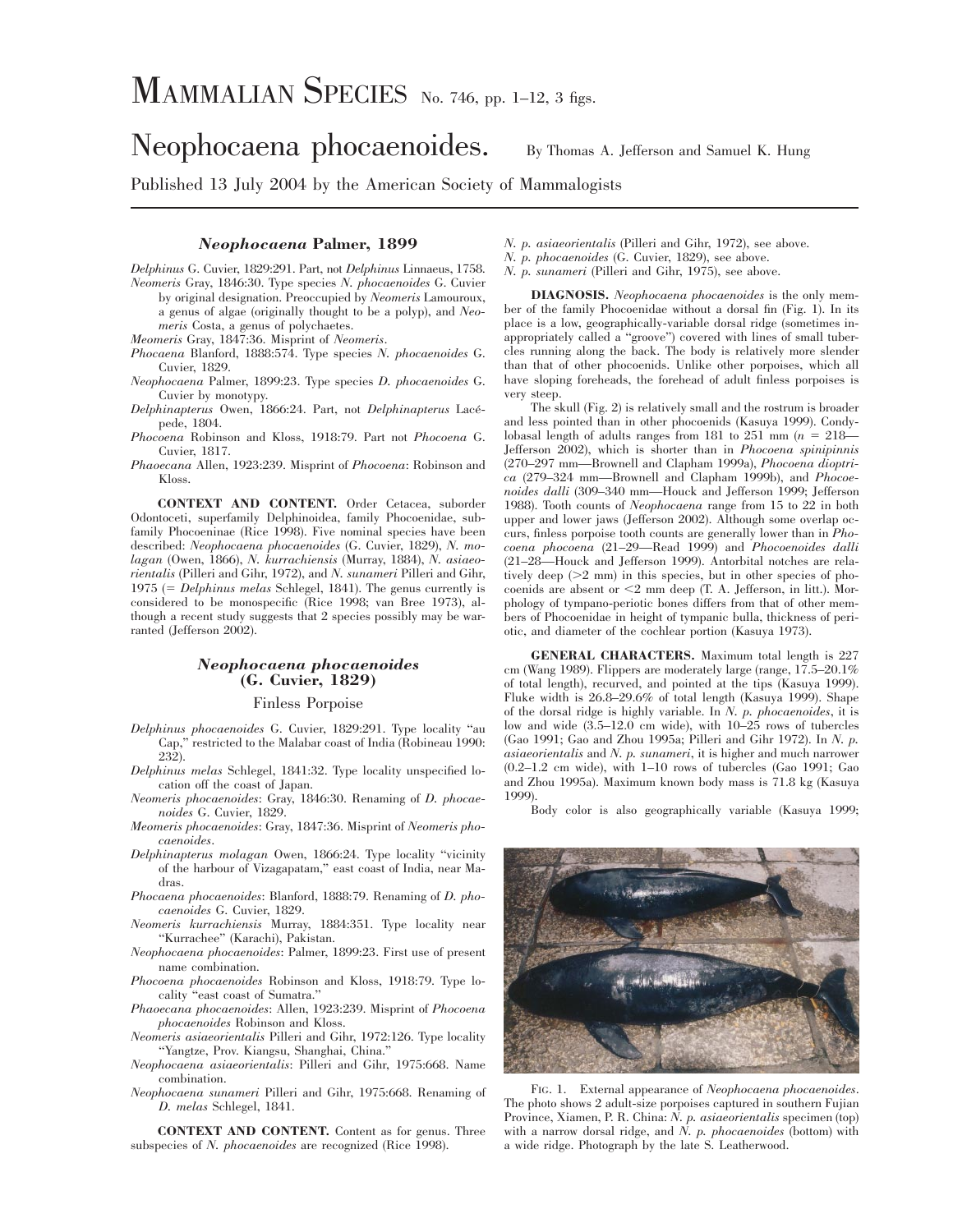

FIG. 2. Dorsal, ventral, and lateral views of cranium and lateral view of mandible of *N. p. phocaenoides* (NMNS 3220). View of mandible is to a different scale than views of cranium. Greatest length of cranium is 245 mm, and greatest length of mandible is 176 mm. Photographs by J. Y. Wang.

Reeves et al. 1997). Early authors often described the body color as black (e.g., Fraser 1935). However, based on observations of live animals and freshly dead specimens, Pilleri et al. (1976) suggested that the finless porpoise exhibits postmortem darkening of the skin. In live animals, the main color is various shades of gray (Pilleri et al. 1976). In *N. p. phocaenoides*, animals are light creamy-gray at birth, with variable lighter patches around the mouth and throat. Fetuses are creamy white in color (Hafeezullah 1984) and darken to dark gray or nearly black in adults (Jefferson et al. 2002b; Parsons and Wang 1998). In *N. p. sunameri* and *N. p. asiaeorientalis*, newborns are dark gray and lighten as they get older. Adult porpoises from Japanese and some northern Chinese coastal waters attain a light cream color (Kasuya 1999; Zhang 1997), and the epidermis may be unpigmented (Sokolov 1973). Light patches around the mouth and head and a dark gape-to-flipper stripe may



FIG. 3. Presumed distribution of *Neophocaena phocaenoides*: 1, *N. p. asiaeorientalis*; 2, *N. p. phocaenoides*; 3, *N. p. sunameri*. Specific sighting and specimen records are sparse, especially in the Indian Ocean, and the range may be more discontinuous than shown here.

occur; these color pattern components usually are more evident on young animals (Jefferson et al. 2002b; Pilleri et al. 1976).

The skull (Fig. 2) has bony bosses anterior to the nares. Large, irregularly-shaped openings in the occipital bones at the back of the brain case often occur. Lateral margins of the maxillae are nearly parallel along their dorsal length ( $\overline{K}$ asuya 1999). Pterygoids are narrow and have notches, the depth of which varies among geographic areas (Jefferson 2002). Teeth are small and spatulate and average ca. 15 mm long and 3 mm in diameter (Kasuya 1999).

**DISTRIBUTION.** *Neophocaena phocaenoides* is distributed in coastal and some shallow offshore waters from the Persian Gulf in the west, eastward along the coasts of the Indian Ocean to at least Indonesia, and northward into the Pacific Ocean to southern Japan (Fig. 3; Kasuya 1999; Reeves et al. 1997). Countries for which records exist are: United Arab Emirates (Baldwin et al. 1998), Saudi Arabia (Robineau and Fiquet 1994, 1996), Bahrain (Gallagher 1991; Ridgway in Kasuya 1999), Kuwait (Clayton 1983), Iraq (Al-Robaae 1975), Iran (Keijl and Van Der Have 2002; Pilleri and Gihr 1974), Pakistan (Pilleri and Gihr 1972; Pilleri and Pilleri 1979; de Silva 1987), India (Balan 1976; Blanford 1888; Dawson 1959; Fraser 1966; Hafeezullah 1984; Lal Mohan 1985; Nammalwar et al. 1994; Pilleri and Gihr 1972; Robineau 1990; Sutaria 2003), Sri Lanka (Ilangakoon 2002), Bangladesh (Aminul Haque 1982), Thailand (Andersen and Kinze 1999; Chantrapornsyl et al. 1996, 1999; Mahakunlayanakul 1996; Pilleri 1973; Pilleri and Gihr 1974), Malaysia (Beasley and Jefferson 1997; Flower 1900; Gibson-Hill 1949, 1950; Rudolph et al. 1997), Brunei (Elkin 1992), Singapore (Hanitsch 1908; Rudolph et al. 1997; Sigurdsson and Yang 1990), Cambodia (I. Beasley, pers. comm.), Indonesia (Rudolph et al. 1997; Tas'an and Leatherwood 1984; van Bemmel 1939), Vietnam (Smith et al. 1997, 2003), China (Gao 1991; Jefferson and Braulik 1999; Liu et al. 1999; Parsons and Wang 1998; Wang 1984a, 1985, 1990; Zhou et al. 1995, 1998), Taiwan (Yang 1976; Zhou et al. 1995), Korea (Howell 1927; Kim and Huh 1995; Park et al. 2002), and Japan (Kasuya and Kureha 1979; Mizue et al. 1965; Nishiwaki 1972; Shirakihara et al. 1992a, 1992b, 1994; Yoshida et al. 1997, 1998).

No valid records exist for the Philippines; previous reports of sightings in Malampaya Sound, Palawan, and a stranding from the Turtle Islands of the southern Philippines were misidentifications (M. L. L. Dolar and W. F. Perrin, pers. comm.). Sleptsov (1961) reported several finless porpoise sightings off Russia's Kurile Islands, but these clearly were misidentifications (probably northern right whale dolphins, *Lissodelphis borealis*).

**FOSSIL RECORD.** No known fossils exist of the genus *Neophocaena*. However, de Muizon (1988) described the fossil phocoenids, *Lomacetus ginsburgi* and *Australithax intermedia*, which are both related to *Neophocaena* and differ mainly by having much longer rostra.

A recent molecular genetic study of porpoises by Rosel et al.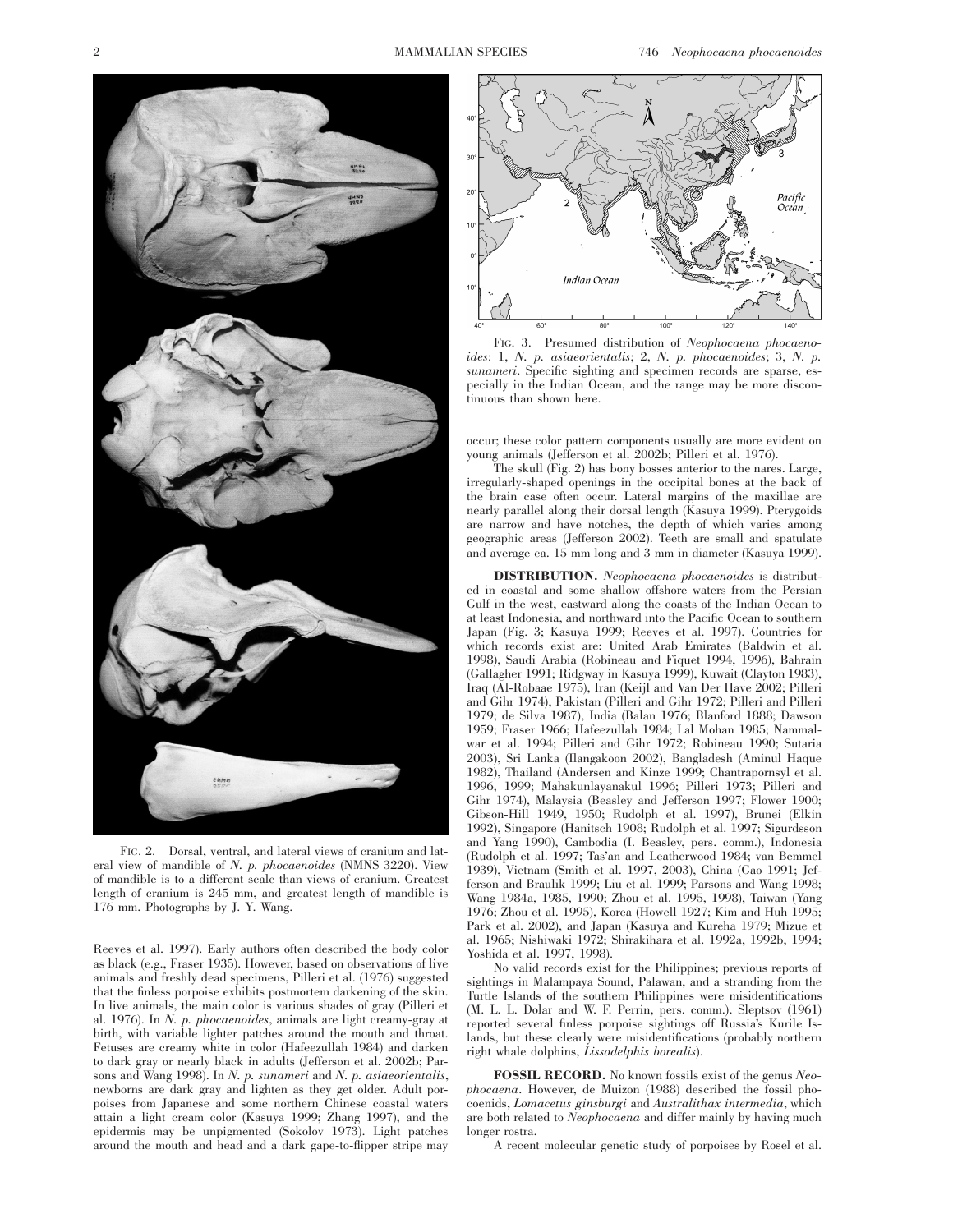(1995) indicated that *Neophocaena phocaenoides* is the most basal member of the family Phocoenidae. Therefore, among the living species of the family, the finless porpoise is probably most closely related to the ancestral form.

**FORM AND FUNCTION.** The anatomy of finless porpoises from Chinese waters has been well studied (Gao and Zhou 1993a; Zhou 1991; K. Zhou et al. 1993a ). Early anatomical descriptions were by Allen (1923), Howell (1927), and Ping (1925, 1926a, 1926b).

Distinct features of the ultrastructure of the skin and epidermis include the lamellated membrane-coating granules, which are involved in formation of an epidermal intercellular permeability barrier (Feng and Liang 1985; Liu and Harrison 1986). Many tonofilaments are present in the strata of the skin, and numerous encapsulated nerve endings and bundles of myelinated nerve fiber lie at the bases of the tubercles on the dorsal ridge (Liu 1985; Liu and Harrison 1986).

Skeleton is very light and thin; its total weight is only 5% of body mass (Hsu et al. 1973; Shaw 1938). Meckelian ossicles occur in the maxillary/premaxillary suture (Cave 1988). Vertebral formula is 7 C, 12–14 T, 10–13 L, 26–33 Ca, total 58–65 (Kasuya 1999). The first 3 cervical vertebrae are fused (Allen 1923; Howell 1927; Ping 1925). The thoracic vertebrae are articulated with 12 to 14 pairs of ribs, and a pair of vestigial ribs is connected to the 7th cervical vertebra (Allen 1923; Hsu et al. 1973; Mahakunlayanakul 1996; Ping 1925). Sternum is a single piece of bone (Hsu et al. 1973; Mizue et al. 1965), with the posterior part reduced (Allen 1923). Lumbar vertebrae are the largest, with long transverse processes and high spines. Generally 10 to 12 pairs of ribs exist, the anterior 6 to 8 of which are 2-headed. Phalangeal count is 2 I, 5– 8 II, 5–7 III, 3–4 IV, 2 V (Kasuya 1999).

During development, the final fusion between the centrum of a vertebra and its epiphysis occurs in the thoracic vertebrae (Mahakunlayanakul 1996; Yoshida et al. 1994). Sexual dimorphism was detected in more than one-half of the postcranial characters, with females tending to show higher values (Yoshida et al. 1994). Individual variation was also found, greatest in the feeding apparatus (such as length of rostrum).

Myology of the finless porpoise has been poorly studied. Howell (1927) provided the only detailed descriptions of facial musculature, muscles of the tongue, thorax and abdomen, vertebral musculature, muscles of the anterior limb, and pelvic musculature. Nasal musculature consists of 5 layers, with fiber lengths ranging from 19.7 to 42.7 mm (Gao and Zhou 1988).

The heart is rhomboid and flattened (Ping 1926a). The right auricle appears ovoid, with the middle portion on its dorsal surface glandular. In the ventricle are 5 small musculi papillae. The auriculoventricular valve has 4 flaps, instead of being tricuspid. The wall of the aorta at its root is 2 mm thick, compared to 1 mm for the pulmonary artery. The walls of the pulmonary vein, and the superior and inferior vena cavae are all less than 1 mm thick (Ping 1926a).

Spinal cord consists of 44 pairs of spinal nerves (8 cervical, 13 thoracic, and 23 lumbocaudal segments—Wu 1989). A specific cell group in the thoracic and lumbocaudal segments was found for the first time in any cetacean (Wu 1989). Anatomy and detailed brain measurements and weights are available (Pilleri and Chen 1982). Morphologically, the brain of *N. p. phocaenoides* is somewhat more differentiated than that of *N. p. asiaeorientalis* (Pilleri and Chen 1980). Head oils of finless porpoises contain 3 principal components (Kanazu and Fukuhara 1964).

Differences in the optic system were found between freshwater and marine populations of *Neophocaena*. Yangtze River finless porpoises show atrophy of the entire optic system, with smaller eye slits, a substantially reduced lens, and lower number of optic nerves and eye muscle nerves (Chen et al. 1980; Gao and Zhou 1986; Pilleri and Chen 1980). Although the optic system of the Yangtze River finless porpoise is more developed than that of the baiji (*Lipotes vexillifer*), with higher optic nerve counts (Wu and Li 1984), the count is still quite low, indicating that the porpoise has weak vision (Gao and Zhou 1992). Cochlear nerves have over 80,000 fibers, and almost all cochlear fibers are myelinated (Gao and Zhou 1991, 1992). The high percentage of large fibers and wide range of fiber diameters indicated that the finless porpoise has a relatively well-developed auditory system, with specialized cochlear nerves for high-speed communication with the brain (Gao and Zhou 1992; Liao 1978).

Only a few studies present detailed descriptions of different parts of the respiratory system. The trachea is short, with only 4 cartilaginous rings (Ping 1926a; Qian 1986). Within the nasal passage 9 to 10 nasal sacs occur, and a pair of vomeronasal sacs is also found behind the posterior portions of the nasofrontal sacs. The nasafrontal sacs are large and complicated; they can effectively seal off air within the nasal passage (Gao and Zhou 1989).

The tongue is oval and thickset, and its surface is remarkably smooth, but slightly rough at the edges. It has high, grooved lateral surfaces (Arvy and Pilleri 1972). Esophagus is a curved, compressed tube (Ping 1926a). Stomach consists of a fore-stomach, main stomach, and pyloric stomach, with the main stomach joined to the pyloric stomach by a connecting channel (Li et al. 1984). Liver has 2 main lobes, which are connected by a bridge in the middle (Ping 1926a). Intestine is ca. 7 to 11.2 times body length. No caecum exists, and no distinct difference between small and large intestines has been observed (Qian et al. 1985). Pancreas is somewhat pyriform and flattened, located at left side of the duodenal ampulla and on the posterior side of main and pyloric stomachs (Ping 1926a; Qian et al. 1985). Kidneys are unequal in size and finely lobulated, with 14 to 150 reniculi (Ping 1926a).

Reproductive system of both sexes has been examined (Chen et al. 1982; Harrison and McBrearty 1974; Ping 1926a, 1926b; Wang and Liu 1998). Testes are flattened and reniform, and most of the epididymis is flattened and highly convoluted. Vas deferens is somewhat cylindrical and less complicated in arrangement (Ping 1926a, 1926b). A small cavity between the anus and the penile opening lies on the centerline of the ventral surface (Mizue et al. 1965; Nishiwaki and Kureha 1975). Morphology of the spermatozoa shares several similarities with that of *Phocoenoides dalli*, including both species having sperm with ellipsoid heads (Kita et al. 2001).

**ONTOGENY AND REPRODUCTION.** Growth curves have been constructed for populations in Japanese and Chinese waters (Chang and Zhou 1995; Gao and Zhou 1993b; Jefferson et al. 2002b; Kasuya 1999; Kasuya et al. 1986; Shirakihara et al. 1993; Zhang 1992). Growth is rapid in the first few years, with males growing slightly larger than females. Maximum longevity is 33 years (Jefferson et al. 2002b).

Growth and reproductive parameters of Japanese populations are based on large samples  $(n = 207$  specimens). Average neonatal length was 75–85 cm; the largest known specimen for various populations was 175–194 cm; minimum length at sexual maturity was about 135–145 cm (males) and 135–140 cm (females); minimum age at sexual maturity was  $3-4$  years (males) and  $\leq 4-5$  years (females); gestation lasted 10.6–11.2 months; and the calving season was reported to be either spring–summer or winter (Furuta et al. 1989; Kasuya and Kureha 1979; Kasuya et al. 1986; Shirakihara et al. 1993).

Reproduction and growth of Chinese finless porpoises from coastal and Yangtze River waters have also been studied, based on several hundred specimens. Different populations showed the following range of estimates: average neonatal length 72–84 cm; largest known individual 168–227 cm (males) and 164–206 cm (females); minimum length at sexual maturity 132–150 cm (males) and 132–145 cm (females); minimum age at sexual maturity 4–6 years (males) and 5–5.5 years (females); gestation period 10.1–11.5 months; and calving season spring to winter (Chang and Zhou 1995; Chen et al. 1982; Gao and Zhou 1993b; Jefferson et al. 2002b; Zhang 1992). Calving in Hong Kong takes place mostly from October to January (Jefferson and Braulik 1999; Jefferson et al. 2002b). Much of the variation in these estimates is attributable to real variation between different populations of the finless porpoise (Chang and Zhou 1995; Gao and Zhou 1993b; Zhang 1992). A population dynamics and life table analysis for Chinese finless porpoises indicated low survival rates, which does not bode well for the continued existence of several populations (Yang et al. 1998).

The only other area with data on finless porpoise reproduction is Pakistan, but results are based on only 6 individuals. Neonatal length was estimated to be  $<77$  cm, minimum length at sexual maturity was about 140 cm for males and 120 cm for females, and maximum known length was 155 cm (Harrison and McBrearty 1974).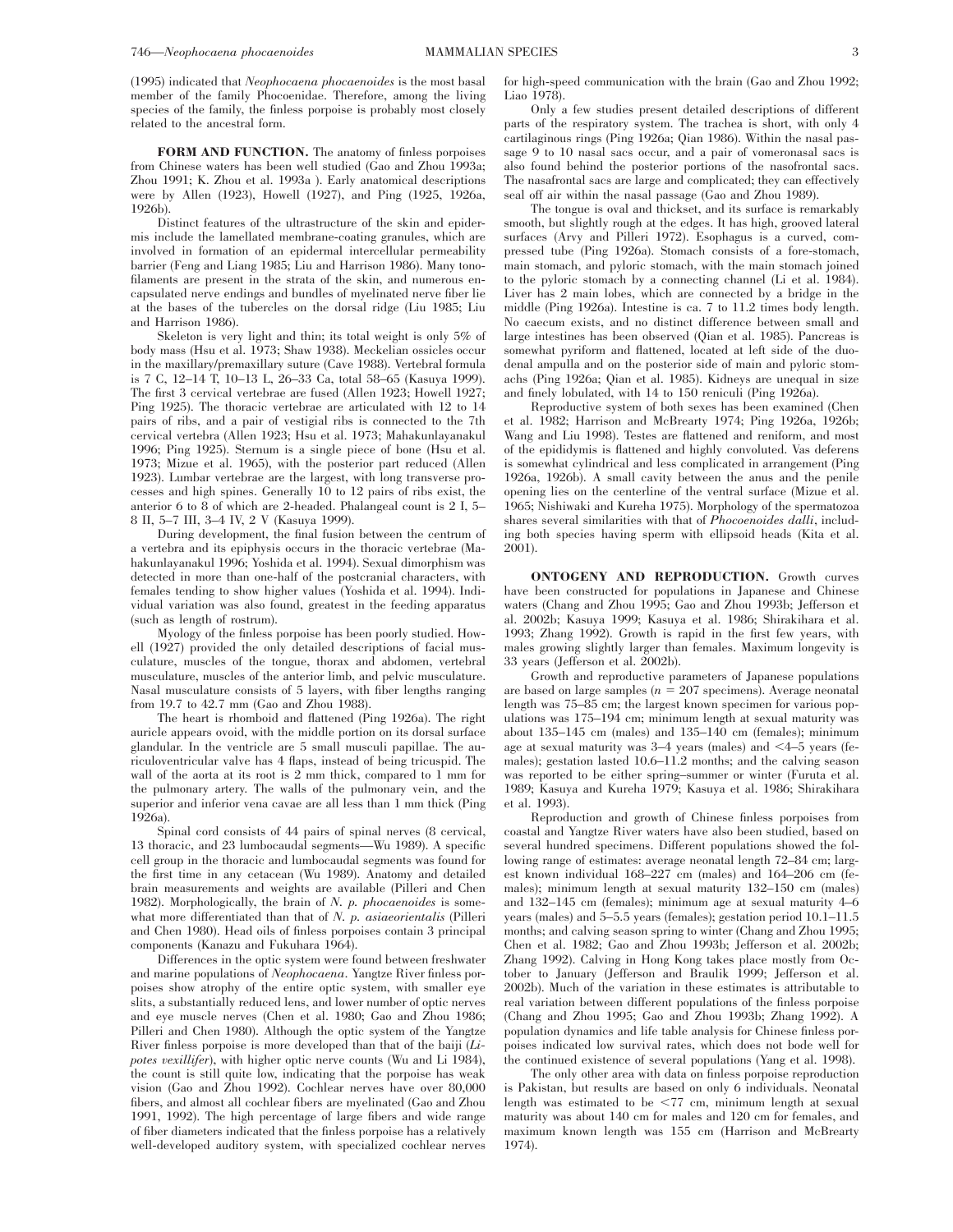4 MAMMALIAN SPECIES 746—*Neophocaena phocaenoides*

**ECOLOGY.** The habitat of the finless porpoise is generally tropical to warm temperate coastal waters, including shallow bays, mangrove swamps, estuaries, and some large rivers. The species appears to prefer estuarine waters in many parts of its range, but in Hong Kong, finless porpoises avoid brackish waters and are found mostly in more saline waters (Jefferson et al. 2002a). The Yangtze River population, in which individuals extend upriver to Yichang, about 1,600 km from the mouth, is the only known whollyfreshwater stock (X. Zhang et al. 1993). Few records exist in offshore waters, but Miyashita et al. (1995) sighted finless porpoises in waters up to 240 km from the coast in the East China Sea, and they have been seen 135 km offshore in the South China Sea (De Boer 2000). These offshore sightings are still in continental shelf water depths, however.

Finless porpoises are opportunistic feeders, preying mainly on fishes, cephalopods, and crustaceans (Barros et al. 2002; Kasuya 1999; Park et al. 2002; Shirakihara et al. 1992a). Japanese finless porpoises feed on *Ammodytes personatus*, *Scomber japonicus*, *Trachurus japonicus*, squid, and crustaceans (Kataoka et al. 1976). In Korean waters, their main prey appears to be Japanese sand shrimp (*Crangon affinis*) and several species of fishes (Park et al. 2002). Stomachs of finless porpoises stranded in Hong Kong waters contained mostly cephalopods of the families Loliginidae, Octopodidae, and Sepiidae, and several demersal fish species of the families Apogonidae, Carangidae, Clupeidae, Congridae, Engraulidae, Leiognathidae, Maemulidae, Mugilidae, Nemipteridae, Sciaenidae, Serranidae, Sillaginidae, Sparidae, Stromateidae, and Trichiuridae, and a few panaeid shrimps (Barros et al. 2002; Parsons 1997). The myctophid otoliths first reported by Parsons (1997) were misidentified and there is currently no evidence that finless porpoises feed on these deepwater fish (Barros et al. 2002). Stomachs of specimens from Xiamen, P. R. China, contained fishes of the genera *Argyrosomus*, *Arius*, *Clupanodon*, *Decapterus*, *Ilisha*, *Sardinella*, *Saurida*, and *Trachinocephalus*, and panaeid shrimps and cephalopods (Huang et al. 2000). Other feeding habits studies in the Yangtze River and in northern China have identified a similar array of demersal fishes, cephalopods, and crustaceans (Allen 1923; Chen et al. 1979; Wang 1984b). Penaeid shrimp occurred in stomachs of Yangtze finless porpoises (Allen 1923). In Thailand, cephalopods are the most common prey, with some fishes, bivalves, and crustaceans taken as well (Mahakunlayanakul 1996). In Pakistan, stomachs have contained cephalopods, shrimps (*Penaeus*), and prawns (*Palaemon*—Murray 1884; Pilleri and Gihr 1972). Calves in the Yangtze River begin to take small fish at ca. 5 months of age (Wei et al. 2002).

Seasonal movements have been reported in most areas where density has been studied. In the Inland Sea of Japan, highest densities were observed in spring, and lowest were in early winter (Kasuya and Kureha 1979). In coastal waters of Kyushu, density was lowest in August, increasing through April, with high densities in summer (Shirakihara et al. 1994). Yoshida et al. (1998) found that porpoises moved offshore in Omura Bay in spring months. In Chinese waters, lowest density in the Yellow/Bohai seas occurs in winter and the highest in summer and autumn (Wang 1984b). Density in the middle and lower reaches of the Yangtze River was highest in winter and lowest in summer (X. Zhang et al. 1993).

The discovery of a *phocaenoides*-type finless porpoise at Dalian (Liaoning Province, northern China) could be evidence of longdistance movements (Wang 1992a, 1992b). However, using molecular genetic techniques, Yoshida et al. (2001) suggested that Japanese finless porpoises have limited dispersal patterns. In Hong Kong waters, seasonal movements result in highest densities in spring months and lowest in autumn (Jefferson and Braulik 1999; Jefferson et al. 2002a; Parsons 1998). Offshore movements in spring and inshore movements in autumn have been reported for the Indus River delta in Pakistan (Pilleri and Gihr 1972; Pilleri and Pilleri 1979).

The finless porpoise is sympatric with several other small cetacean species in different parts of its range, most notably the baiji in the Yangtze River and bottlenose (*Tursiops truncatus*), Indo-Pacific humpback (*Sousa chinensis*), and Irrawaddy (*Orcaella brevirostris*) dolphins in some coastal waters. It also may overlap with the susu (*Platanista gangetica*) and bhulan (*Platanista susu*) in estuaries of the Ganges and Indus River systems. Finless porpoises have been seen swimming together with baijis on occasion (Liu et al. 1986; Zhou et al. 1980). In Hong Kong waters, finless porpoises and humpback dolphins have never been seen interacting, and appear to partition the habitat (Jefferson and Braulik 1999; Parsons 1998). The same 2 species have been seen to interact, however, in the Indus River delta, Pakistan (Pilleri and Gihr 1972).

Attacks by sharks or killer whales (*Orcinus orca*) have not been observed, but finless porpoise remains have been found in stomachs of killer whales from Japan (Nishiwaki and Handa 1958). A great white shark (*Carcharodon carcharias*) caught off Okinawa was found with remains of 2 finless porpoises in its stomach (Kasuya 1999). A porpoise that apparently died as a result of an attack by a large shark was reported from Hong Kong waters (Jefferson and Braulik 1999; Parsons and Jefferson 2000).

Twenty internal parasites have been recorded from the finless porpoise: *Nasitrema spathulatum*, *N. sunameri*, *Otophocaenurus asiaeorientalis*, *Pseudostenurus sunameri*, and *Stenurus nanjingensis* in respiratory passages and cranial sinuses (Kuramochi et al. 2000; Ozaki 1935; Tao 1983; Yamaguti 1951); *Pharurus asiaeorientalis* in the throat and blood sinus (Petter and Pilleri 1982); *Halocercus pingi*, *H. sunameri*, and *H. taurica* in the lungs and trachea (Jefferson and Braulik 1999; Kuramochi et al. 2000; Parsons et al. 1999; Parsons and Jefferson 2000; Tao 1983; Wu 1929); *Pseudostenurus auditivus* in the tympanic cavity (Hsu and Hoeppli 1934; Zhou 1991); *Campula folium* in the liver (Kikuchi et al. 1987; Ozaki 1935); *Campula oblonga* in the bile ducts, pancreatic ducts, and duodenal ampulla (Kuramochi et al. 2000); *Anisakis typica* in the stomach (Pilleri 1974); *Hadwenius nipponicus* in the duodenal ampulla (Kuramochi et al. 2000); *Corynosoma* sp., *Delphinicola tenuis*, *Orthosplanchus elongatus*, and *Synthesium tursionis* in the intestines (Hafeezullah 1986; Kuramochi et al. 2000; Ozaki 1935); and *Crassicauda fuelleborni* and *Diphyllobothrium fuhrmanni* from unspecified organs (Baylis 1932; Hsu 1935). Newborn calves in Hong Kong often have high burdens of the lungworm *H. pingi*, suggesting that this parasite can be passed prenatally or through mother's milk (Parsons and Jefferson 2000; Parsons et al. 2001). Externally, stalked barnacles (*Conchoderma auritum* and *Xenobalanas globicipitis*) have been found on flippers and flukes of finless porpoises (Devaraj and Bennet 1974; Huang et al. 2000; Kuramochi et al. 2000; Parsons et al. 2001).

Mortality factors for stranded finless porpoises in Hong Kong have included natural causes, such as verminous pneumonia, shark attack, and uterine infections, and human-related causes such as boat strikes and fishing net entanglement (Jefferson and Braulik 1999; Jefferson et al. 2002c; Parsons and Jefferson 2000). The lungworm *Halocercus pingi* causes lesions in the lungs, and is often associated with verminous pneumonia (Parsons and Jefferson 2000; Parsons et al. 1999, 2001; Wu 1929). It can be so abundant in some animals that smaller respiratory passages can be nearly completely blocked (Jefferson et al. 2002c). Chen et al. (1982) reported a tumor in the vaginal wall of a female porpoise. Parsons and Jefferson (2000) also described 2 possible cases of uterine prolapse.

Finless porpoises have been held captive at ca. 10 different aquaria in Japan (Kataoka 1977; Reeves et al. 1997), and at 2 research institutes, and semi-captive at the Shi Shou Semi-Natural Reserve in China (Liu et al. 1995, 1999). Finless porpoises have also been held captive for short periods in Indonesia (Tas'an and Leatherwood 1984) and Thailand (S. Chantrapornsyl, in litt.). In captivity in Japan, finless porpoises have been fed *Oplegnathus fasciatus* and *Trachurus japonicus* (Kataoka et al. 1967, 1977a). Captive porpoises have eaten the equivalent of ca. 5–6% of their body weight per day, but have on occasion consumed up to 11– 13% (Kataoka et al. 1967, 1977a).

In the Inland Sea of Japan, Kasuya and Kureha (1979) estimated a peak abundance of 4,900 porpoises in spring months. Preliminary work in coastal waters of western Kyushu was only able to estimate densities (Shirakihara et al. 1994), but more recent work has resulted in estimates of 1,983 porpoises in Ariake Sound and 1,110 in Tachibana Bay (Yoshida et al. 1997). A total of 187 porpoises were estimated to inhabit nearby Omura Bay (Yoshida et al. 1998). The population in the Yangtze River has been surveyed extensively, but a lack of systematic methods has prevented researchers from developing reliable population estimates. However, X. Zhang et al. (1993) have estimated abundance in the middle and lower reaches of the Yangtze at ca. 2,700 animals, and Zhou et al. (1998, 2000) estimated abundance in the lower reaches between Hukou and Nanjing at ca. 700. Ca. 388 porpoises occur in Poyang Lake (Xiao and Zhang, 2000). The total population size for Hong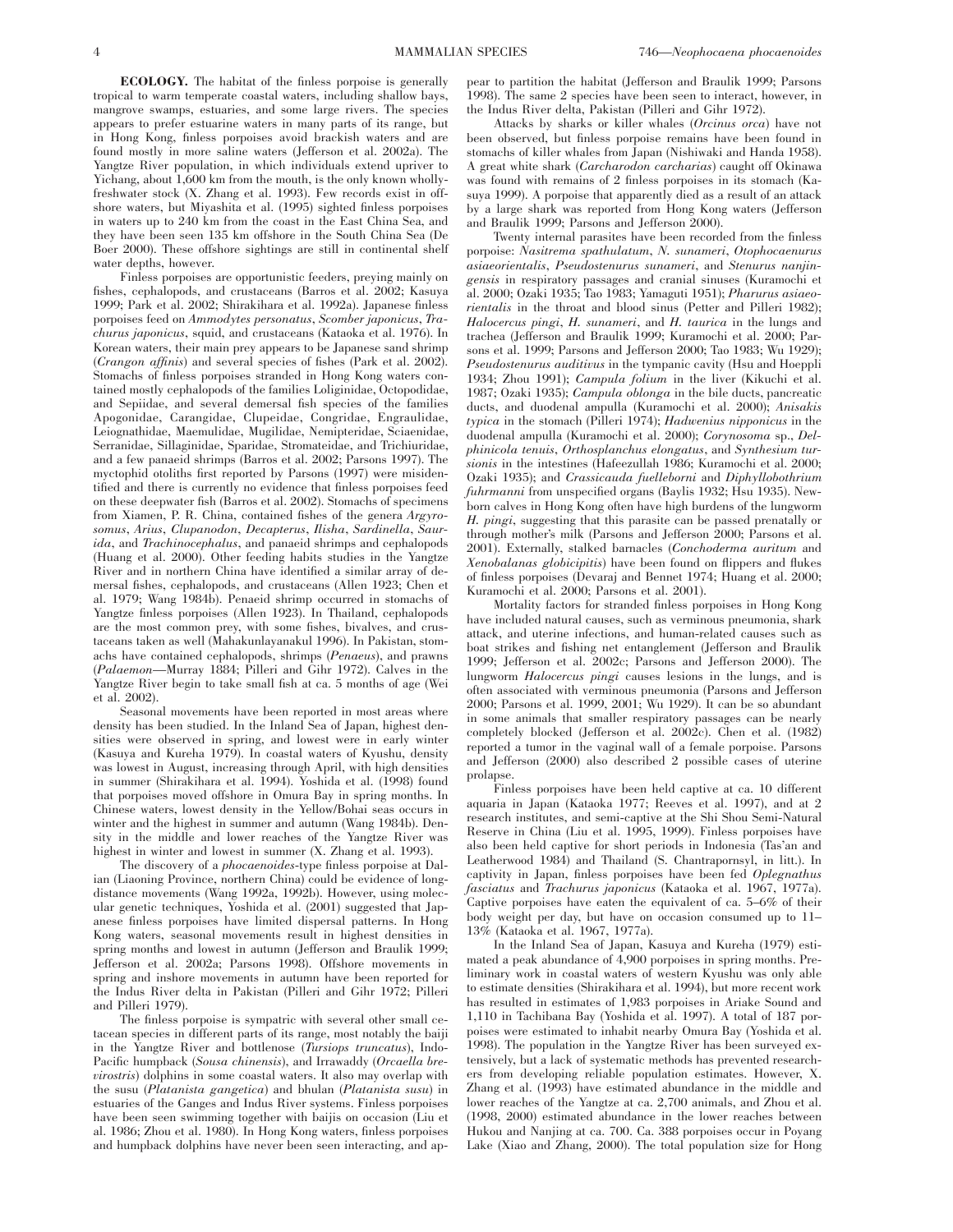Kong and surrounding waters is at least 220 porpoises (Jefferson and Braulik 1999; Jefferson et al. 2002a).

**BEHAVIOR.** Group size is generally small. In the Yangtze River, groups of 3 to 6 are most common, with occasional aggregations of up to 20 animals (Chen et al. 1979; Liu et al. 1986; Zhou et al. 1980). In Hong Kong waters, average group size is 3– 6 individuals (range  $= 1-35$ ,  $n = 202$ ), with little seasonal variation (Jefferson and Braulik 1999; Parsons 1998). Groups of up to ca. 50 have been reported in other Chinese coastal waters, but these appear to be rare aggregations (Zhou et al. 1995). Porpoises in a semi-natural reserve formed "core groups" of 2 to 3 animals, generally with 1–2 juveniles or calves (Wei et al. 2002). In Japanese waters, finless porpoises form groups of up to 13 individuals, with an average of ca. 2, and the basic unit of a group is no more than 3 porpoises (Kasuya and Kureha 1979).

Finless porpoises are generally shy and elusive, with little socializing at the surface (Parsons 1998). In the Yangtze, finless porpoises tend to swim close to river banks and are especially common at confluences in the river (Chen et al. 1979; Liu et al. 1986). Finless porpoises are generally most active when feeding. Some aerial behavior has been seen, and they sometimes jump out of the water, although at least in Hong Kong waters, aerial behavior is quite rare (Jefferson and Braulik 1999; Parsons 1998). Finless porpoises, unlike many other species of small cetaceans, do not ride bow waves of vessels and generally show avoidance reactions to vessels passing close by (Zhou et al. 1980).

Finless porpoises in the Yangtze have been reported to carry small calves on their backs (Chen et al. 1979; Pilleri and Chen 1979); however, documentation of this behavior is not very convincing, due to the distance and angle of observation. Parsons (1998) reported finless porpoises in Hong Kong spitting water from the mouth when feeding at the surface, and these animals are capable of weak suction feeding (Ito et al. 2002). Studies of behavior in captivity have also been conducted in Japanese aquaria, and chasing was found to be a prominent behavior pattern (Yoshie 1995; Yoshie et al. 1994).

The most common breathing interval is ca. 10 to 20 s (Chen et al. 1979; Liu et al. 1986; Zhou et al. 1980). Breath intervals in a semi-natural reserve were longer,  $34.4 \pm 4.39$  s (*SD*) (Wei et al. 2002). However, from a radio-tracking study, X. Zhang et al. (1996) and Würsig et al. (2000) clarified that the most common pattern in the Yangtze River is a single long dive, followed by 2 shorter submergences. Akamatsu et al. (2002b) also found evidence for these 2 dive types from porpoises wearing time-depth recorders. Dives of over 4 min were documented (Würsig et al. 2000). Longer dives were more common during daytime, whereas at night porpoises often entered a resting pattern (X. Zhang et al. 1996). In Hong Kong, porpoises appear to spend about 60% of their time at or near the surface, and surface times increased in larger groups (Beasley and Jefferson 2002).

Vocalizations have been mostly described from studies of animals in captivity (Kamminga et al. 1986; Mizue et al. 1968; Nakahara et al. 1997; Pilleri et al. 1980; Wang 1996). Sounds produced by finless porpoises in the Yangtze River have been studied in some detail (Akamatsu et al. 1998, 2000; Wang 1996). The 2 categories of sounds include high-frequency clicks and low-frequency, continuous tones (Wang 1996). Clicks are narrow band, with peak frequencies over 100 kHz, well above human hearing range, which are typical of phocoenids (Akamatsu et al. 2002a; Kamminga et al. 1996). Vocalizations of Hong Kong finless porpoises showed both typical narrow-band clicks with a peak at 142 kHz, as well as broader-band clicks (Goold and Jefferson 2002). The unique, species-specific vocalizations of this species make it well-suited to the development of acoustic survey approaches (Akamatsu et al. 2001; Jefferson et al. 2002a).

**GENETICS.** Karyotype is  $2n = 44$  (Peng and Chen 1985). The genetic structure appears to be somewhat complex; most studies have found genetic differences among groups of animals from different geographic localities in China (Gao 1991; Wang 1995; Yang and Zhou 1997, 2000; Yang et al. 2002). Molecular genetic studies using mitochondrial DNA have confirmed the 5 isolated populations proposed for Japanese waters, originally based on skull morphometrics, interviews, and aerial surveys (Yoshida 2002; Yoshida et al. 1995, 2001).

**CONSERVATION STATUS.** No large-scale, organized hunting of finless porpoises is known. Finless porpoises have been known by people along the Yangtze River and have been mentioned in ancient Chinese literature since around 100 AD (Gao and Zhou 1993a). Some direct hunting for meat and oil, using rolling hooks, rifles, and even fish forks, occurred in the past in China (mainly in the 1970s and earlier), but such takes are now illegal and probably only rarely occur (Liu 1991; Reeves et al. 1997; Zhang 1997). Some finless porpoises taken incidentally in set nets in Japan were taken to fish markets and sold for human consumption in the 1960s (Mizue et al. 1965). Consumption of the meat can cause diarrhea (Kasuya 1999). Finless porpoises have been found for sale in Hong Kong markets, although these are thought to have been by-caught animals (Parsons 1997).

Finless porpoises have been livecaptured for captive display and research in Japan (Kataoka 1977; Kataoka et al. 1977b; Kasuya et al. 1984; Unokawa et al. 1966), China (Liu et al. 1999; Wang et al. 2000), and Thailand (Chantrapornsyl et al. 1996). The International Whaling Commission's Small Cetacean Subcommittee (International Whaling Commission 1984) reported that 107 finless porpoises had been taken as live captures in Asia. A total of 36 were reported livecaptured from the Yangtze River between 1990 and 1996 (Wang et al. 2000).

Incidental catches are probably a major problem for finless porpoises throughout their range (International Whaling Commission 2001). Catches in gillnet fisheries were reviewed by Jefferson and Curry (1994). Some are known to be taken in gillnets in Korea (International Whaling Commission 2001), Indonesia (Tas'an and Leatherwood 1984), Malaysia (Pilleri and Gihr 1974), Vietnam (Smith et al. 1997, 2003), Thailand (Northridge and Pilleri 1986), India (Balan 1976; Jayaprakesh et al. 1995; Jones 1975; Lal Mohan 1985, 1994), and Pakistan (Niazi and Moazzam 1990; Pilleri and Pilleri 1979). An animal was taken by a trawler in Iraq (Al-Robbae 1975), and several were caught in rampani nets (a type of beach seine) used in India (Dawson 1959; Thomas 1983). Mortality in dol nets occurs in Indian waters, and animals are used by local people for their oil (Kizhakudan and Kizhakudan 2001). Catches in Bangladesh have been reported, but the type of fishing gear used is not known (Aminul Haque 1982). Finless porpoises also have been taken in set nets, stow nets, and traps in Korea (International Whaling Commission 2001; Park et al. 2002).

In China, many are killed in rolling hook longlines and encircling gillnets in the Yangtze River, and in pound nets, driftnets, and stow nets in coastal waters (Zhou and Wang 1994). About 50 are killed each year in waters of the Yellow Sea (International Whaling Commission 1984). Ca. 2,100 finless porpoises are caught each year incidentally in Zhejiang and Guangxi Provinces alone (Yang and Zhou 1996). Driftnets kill porpoises in waters of southern Fujian Province (Huang et al. 2000). In Hong Kong waters, catches in trawl nets and gillnets are known, but there are no estimates of annual kill (Jefferson et al. 2002c; Parsons and Jefferson 2000). Total annual kill for the entire coast of China might therefore be over 10,000. This species is clearly the most commonly taken cetacean in fishing gear in the country.

In Japanese waters, finless porpoises are taken incidentally in various fisheries (Miyazaki 1983; Mizue et al. 1965; Shirakihara et al. 1992b; Tobayama et al. 1990). Between 1970 and 1989, 23 were reported to have been taken in gillnets, 30 in set nets, 13 in seine nets, 5 in drag nets, 1 in a longline, and 2 in other types of fishing gear (Tobayama et al. 1990). Shirakihara et al. (1992b) mentioned 58 taken in bottom gillnets, 17 in surface gillnets, 7 in trap nets, 1 in a trawl net, and 1 in discarded netting. Japan has reported annual takes to the International Whaling Commission's Small Cetacean Subcommittee (International Whaling Commission 2001). However, these are probably only small portions of the overall mortality for those years.

As neritic small cetaceans in a rapidly-developing and increasingly industrialized part of the world, finless porpoises are prone to major problems of habitat deterioration (International Whaling Commission 2001). Physical loss of habitat has probably occurred in some areas, and human activities such as shipping and other vessel traffic can compromise the value of areas as finless porpoise habitat. Mortality from vessel strikes occurs in Hong Kong (Jefferson et al. 2002c; Parsons and Jefferson 2000), and a porpoise was killed by a jet-ski in Thailand (Chantrapornsyl and Andersen 1995). Finless porpoises in the Yangtze appear to be more susceptible to vessel collisions that do baiji (Zhou et al. 1980). In the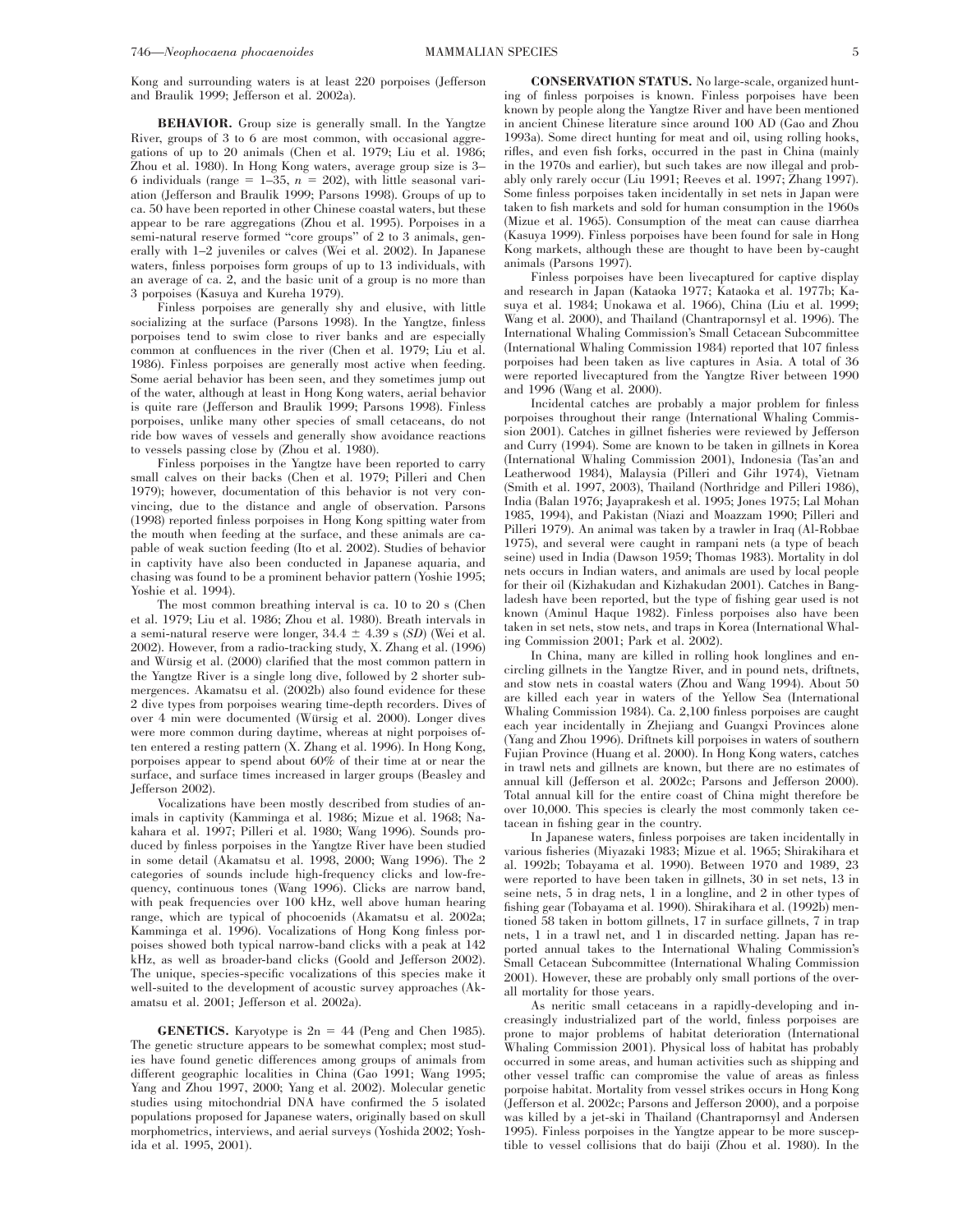Yangtze River, dams have blocked movements of individuals, thereby reducing habitat availability (K. Zhou et al. 1993a).

Environmental contaminants could represent the most serious long-term threat to many finless porpoise populations. Studies have been conducted on organochlorine levels in porpoises from Japan (Kannan et al. 1989; O'Shea et al. 1980), the Yangtze River (Yang et al. 1988; K. Zhou et al. 1993b), Yellow Sea (R. Zhou et al. 1993a), Bohai Sea (H. Zhang et al. 1993, 1996; W. Zhang, 1995), and Hong Kong (Minh et al. 1999, 2000a, 2000b; Parsons and Chan 1998). Heavy metal levels have been evaluated for specimens from Japan (Arima and Nagakura 1979), the Yangtze River (Lui et al. 1983; Yang et al. 1988), Yellow Sea (R. Zhou et al. 1993b), Bohai Sea (Zhang et al. 1995), East China Sea (Zhou et al. 1994), and Hong Kong (Jefferson et al. 2002c; Parsons 1999).

Heavy metal levels were higher in Yangtze River porpoises than in those from coastal waters of the Yellow and East China seas (K. Zhou et al. 1993b, 1994; R. Zhou et al. 1993b). Mercury levels in livers of Hong Kong porpoises were high enough to be considered a potential health risk (Jefferson et al. 2002c; Parsons 1999). Arsenic concentrations of finless porpoises tended to be lower than for other species of cetaceans (Kubota et al. 2001). Organochlorine levels generally have not been high, except for DDT, which was found to be very high in many Hong Kong porpoises (Jefferson et al. 2002c; Minh et al. 1999; Parsons and Chan 1998). Probably DDT poses a threat to the health of animals in and around Hong Kong (Jefferson and Braulik 1999; Jefferson et al. 2002c; Parsons and Chan 1998). Extremely toxic butyltins have been found in tissues of Chinese and Japanese finless porpoises (Iwata et al. 1994, 1995, 1997; Le et al. 1999; Tanabe et al. 1998). Butyltin concentrations of finless porpoise specimens from Hong Kong were among the highest of those compared from 9 cetacean species representing 11 geographic areas (Takahashi et al. 2000).

The conservation status of only a few populations is known with any certainty (Smith and Jefferson 2002). Despite the lack of rigor in estimates of abundance for the Yangtze River, there are indications of a decline in that population (Wang et al. 2000; X. Zhang et al. 1993; Zhou et al. 1998, 2000). A population viability analysis suggested that the chance of extinction of the Yangtze finless porpoise in the next 100 years is 10% (Zhang and Wang 1999). Chinese efforts to conserve the Yangtze finless porpoise in recent years have focused on setting up natural and semi-natural reserves and initiating captive-breeding attempts (Wang et al. 2000; Zhang and Wang 1999). A workshop in 1997 to develop a conservation action plan for the Yangtze River finless porpoise emphasized the need for increased efforts to protect the porpoise in its natural habitat (Reeves et al. 2000).

The population of finless porpoises in the Inland Sea of Japan has apparently declined dramatically since the 1970s, based on changes in distribution patterns and sighting rates from replicated vessel transect lines (Kasuya et al. 2002; Yamada and Okamoto 2000). This is probably due to a number of different human-caused factors, in particular by-catch in fishing nets (Kasuya et al. 2002; Yamada and Okamoto 2000). Legislation has been passed to address the situation.

The finless porpoise is listed as ''Data Deficient'' by the IUCN, although the Yangtze River subspecies is classified as ''Endangered.'' The species is listed in CITES Appendix 1. *Neophocaena phocaenoides* is legally protected in some range states, such as part of the Inland Sea of Japan, China, Hong Kong, Taiwan, and the Philippines. However, this legislation probably has little influence over the actions of most fishermen and others who interact with finless porpoises.

Overall, the finless porpoise is in no immediate danger of global extinction (International Whaling Commission 2001). However, several populations are probably threatened (e.g., those in the Yangtze River and Inland Sea of Japan), and probably some others have already been lost before they could be documented (Reeves et al. 1997; Smith and Jefferson 2002).

**REMARKS.** The species was first described as *Delphinus phocaenoides* (Cuvier, 1829), based on a skull reportedly from the Cape of Good Hope, South Africa (Kasuya 1999). As the species has not been reliably recorded anywhere in Africa since, this type locality is considered to be erroneous, and it is now generally considered to have come from the Malabar coast of India (Allen 1923; Robineau 1990). The generic taxonomic history has been somewhat confused, with the genus name *Neomeris* (= *Meomeris*) having been used in the past (Thomas 1922). Finless porpoises are now recognized as the genus *Neophocaena* (Palmer 1899). *Neo* refers to new and *phocaena* to porpoise.

Other common names include finless black porpoise, black finless porpoise, Indian black porpoise, *marsouin noir* (France), *besperaia morskaia svinia* (Russia), *limbur* (Indonesia), *hai-chu*, *gong tun*, *jiangzhu* (China), bowl-head, smooth back *loma* (Thailand), *tabi* (Pakistan), *sunameri*, *naminoio*, *nomeno-juo* (Japan), *bhulga*, *gonio*, *gaddada*, and *molagan* (India)—(Reeves et al. 1997; Kizhakudan and Kizhakudan 2001). Common names of subspecies are Yangtze finless porpoise (*N. p. asiacorientalis*), Indian Ocean finless porpoise (*N. p. phocaenoides*), and Japanese finless porpoise (*N. p. sunameri*).

Although most recent authors recognize only the single species *Neophocaena phocaenoides*, with the major geographic forms representing separate subspecies (Amano et al. 1992; Gao 1991; Gao and Zhou 1995a, 1995b, 1995c; Rice 1998), Jefferson (2002) found some evidence of species-level differences.

The authors thank M. Amano and E. C. M. Parsons for their helpful reviews of earlier drafts of the manuscript, and H. Orr for drafting the map in Fig. 3.

#### **LITERATURE CITED**

- AKAMATSU, T., D. WANG, K. NAKAMURA, AND K. WANG. 1998. Echolocation range of captive and, free-ranging baiji (*Lipotes vexillifer*), finless porpoise (*Neophocaena phocaenoides*), and bottlenose dolphin (*Tursiops truncatus*). Journal of the Acoustical Society of America 104:2511–2516.
- AKAMATSU, T., D. WANG, K. WANG, AND Y. NAITO. 2000. A method for individual identification of echolocation signals in freeranging finless porpoises carrying data loggers. Journal of the Acoustical Society of America 108:1353–1356.
- AKAMATSU, T., D. WANG, K. WANG, AND Z. WEI. 2001. Comparison between visual and passive acoustic detection of finless porpoises in the Yangtze River, China. Journal of the Acoustical Society of America 109:1723–1727.
- AKAMATSU, T., WANG, D., K. WANG, Z. WEI, AND Y. NAITO. 2002a. A passive acoustical survey method of finless porpoises. Fisheries Science 68(Supplement 1):294–297.
- AKAMATSU, T., D. WANG, K. WANG, Z. WEI, Q. ZHAO, AND Y. NAITO. 2002b. Diving behaviour of freshwater finless porpoises (*Neophocaena phocaenoides*) in an oxbow of the Yangtze River, China. ICES Journal of Marine Science 59:438–443.
- AL-ROBAAE, K. 1975. *Neophocaena phocaenoides* Asiatic black finless porpoise: a new record for the Arab Gulf. Bulletin of the Basrah Natural History Museum 2:47–49.
- ALLEN, G. M. 1923. The black finless porpoise, *Meomeris*. Bulletin of the Museum of Comparative Zoology 65:233–256.
- AMANO, M., N. MIYAZAKI, AND K. KUREHA. 1992. A morphological comparison of skulls of the finless porpoise *Neophocaena phocaenoides* from the Indian Ocean, Yangtze River and Japanese waters. Journal of the Mammalogical Society of Japan 17:59–69.
- AMINUL HAQUE, A. K. M. 1982. Observations on the attitude of people in Bangladesh towards small cetaceans. Pp. 117–120 in Mammals in the seas. Small cetaceans, seals, sirenians, and otters (Anonymous, ed.). FAO Fisheries Series 4(5), Rome, Italy 4:1–531.
- ANDERSEN, M., AND C. C. KINZE. 1999. Annotated checklist and identification key to the whales, dolphins, and porpoises (order Cetacea) of Thailand and adjacent waters. Natural History Bulletin of the Siam Society 47:27–62.
- ARIMA, S., AND K. NAGAKURA. 1979. Mercury and selenium content of Odontoceti. Bulletin of the Japanese Society of Scientific Fisheries 45:623–626.
- ARVY, L., AND G. PILLERI. 1972. Comparison of the tongues of some odontocetes: *Pontoporia*, *Neomeris*, and *Delphinus*. Investigations on Cetacea 4:191–200.
- BALAN, V. 1976. A note on a juvenile Indian porpoise *Neomeris phocaenoides* (Cuvier) caught off Calicut. Indian Journal of Fisheries 23:263–264.
- BALDWIN, R., K. VAN WAEREBEEK, AND M. GALLAGHER. 1998. A review of small cetaceans from waters of the Arabian Peninsula. International Whaling Commission Scientific Committee Report, SC/50/SM6, 24 pp. (unpublished).
- BARROS, N. B., T. A. JEFFERSON, AND E. C. M. PARSONS. 2002. Food habits of finless porpoises (*Neophocaena phocaenoides*)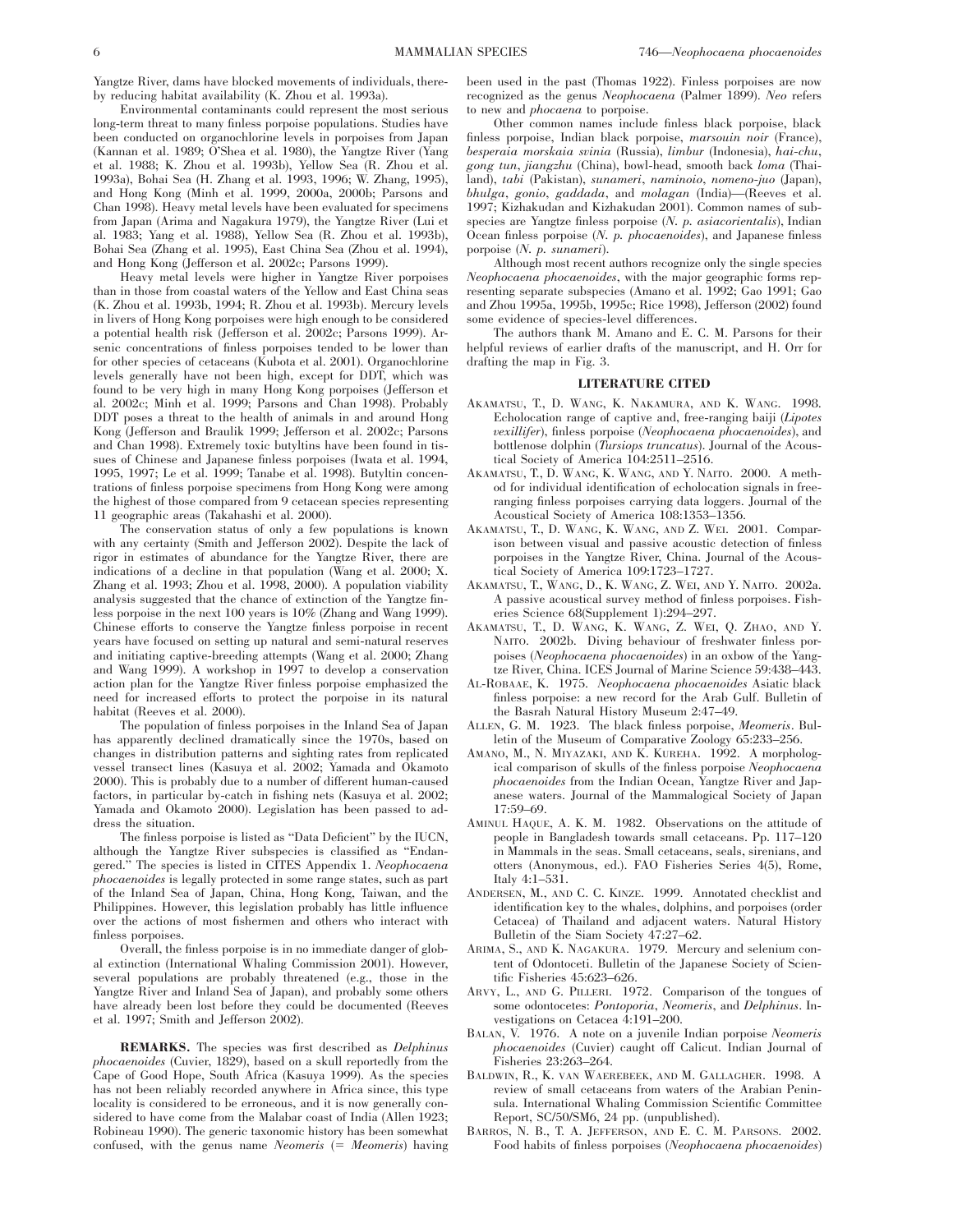in Hong Kong waters. Raffles Bulletin of Zoology, Supplement 10:115–123.

- BAYLIS, H. A. 1932. A list of worms parasitic in Cetacea. Discovery Reports 6:393–418.
- BEASLEY, I., AND T. A. JEFFERSON. 1997. Marine mammals of Borneo: a preliminary checklist. Sarawak Museum Journal 51: 193–210.
- BEASLEY, I., AND T. A. JEFFERSON. 2002. Surface and dive times of finless porpoises in Hong Kong's coastal waters. Raffles Bulletin of Zoology, Supplement 10:125–129.
- BLANFORD, W. T. 1888. The fauna of British India including Ceylon and Burma. Taylor and Francis, London, United Kingdom.
- BROWNELL, R. L., AND P. J. CLAPHAM. 1999a. Burmeister's porpoise *Phocoena spinipinnis* Burmeister, 1865. Pp. 393–410 in Handbook of marine mammals. The second book of dolphins and the porpoises (S. H. Ridgway and R. Harrison, eds.). Academic Press, London, United Kingdom 6:1–486.
- BROWNELL, R. L., AND P. J. CLAPHAM. 1999b. Spectacled porpoise *Phocoena dioptrica* Lahille, 1912. Pp. 379–392 in Handbook of marine mammals. The second book of dolphins and the porpoises (S. H. Ridgway and R. Harrison, eds.). Academic Press, London, United Kingdom 6:1–486.
- CAVE, A. J. E. 1988. The os maxilloturbinare in the Cetacea. Investigations on Cetacea 21:41–50.
- CHANG, Q., AND K. ZHOU. 1995. The growth and reproduction of finless porpoise, *Neophocaena phocaenoides*, in the Yangtze River and Yellow/Bohai Sea. Journal of Nanjing Normal University (Natural Science) 18(Supplement):114–124.
- CHANTRAPORNSYL, S., K. ADULYANUKOSOL, AND K. KITTIWATTAN-AWONG. 1996. Records of cetaceans in Thailand. Phuket Marine Biological Research Bulletin 61:39–63.
- CHANTRAPORNSYL, S., K. ADULYANUKOSOL, AND K. KITTIWATTAN-AWONG. 1999. Stranded cetaceans from Thailand. IBI Reports 9:55–72.
- CHANTRAPORNSYL, S., AND M. ANDERSEN. 1995. The small cetaceans in Thai waters: a national review on their status. Unpublished paper presented at the Workshop on Biology and Conservation of Small Cetaceans of Southeast Asia, Dumaguete, Philippines (available from the author).
- CHEN, P., R. LIU, AND R. J. HARRISON. 1982. Reproduction and reproductive organs in *Neophocaena phocaenoides* from the Yangtze River. Aquatic Mammals 9:9–16.
- CHEN, P., P. LIU, R. LIU, L. KEJIE, AND G. PILLERI. 1979. Distribution, ecology, behavior and conservation of the dolphins of the middle reaches of Changjiang (Yangtze) River (Wuhan-Yueyang). Investigations on Cetacea 10:87–103.
- CHEN, P., Z. H. SHAO, AND G. PILLERI. 1980. Regression of the optic system in the Changjiang (Yangtze) finless porpoise (*Neophocaena asiaeorientalis*) as a result of lack of light. Investigations on Cetacea 11:115–120.
- CLAYTON, D. 1983. Kuwait's natural history: an introduction. Kuwait Oil Co., Kuwait City, Kuwait.
- CUVIER, G. 1829. Le règne animal distribué d'après son organsation, pour servir de base a l'histoire naturelle des animaux et d'introduction a l'anatomie comparée. Chez Déterville, Libraire, Paris, France (in French).
- DAWSON, E. 1959. On a large catch of the finless black porpoise *Neomeris phocaenoides* (Cuvier). Journal of the Marine Biological Association of India 1:259–260.
- DE BOER, M. N. 2000. A note on cetacean observations in the Indian Ocean Sanctuary and the South China Sea, Mauritius to the Philippines, April 1999. Journal of Cetacean Research and Management 2:197–200.
- DE MUIZON, C. 1988. Les vertébrés fossiles de la formation Pisco (Pérou). Troisième partie: Les odontocètes (Cetacea, Mammalia) du Miocene. Institut Français d'Études Andines, Édititions Recherche sur les Civilisations, Memoire 78:1–244 (in French, English summary).
- DE SILVA, P. H. D. H. 1987. Cetaceans (whales, dolphins and porpoises) recorded off Sri Lanka, India, from the Arabian Sea and Gulf, Gulf of Aden and from the Red Sea. Journal of the Bombay Natural History Society 84:505–525.
- DEVARAJ, M., AND P. S. BENNET. 1974. Occurrence of *Xenobalanus globicipitis* (Steenstrup) on the finless black porpoise, *Neomeris phocoenoides* in Indian seas. Indian Journal of Fisheries 21:579–581.
- ELKIN, J. 1992. Observations of marine animals in the coastal

waters of western Brunei Darussalam. Brunei Museum Journal 7:74–87.

- FENG, W., AND C. LIANG. 1985. Studies on ultrastructure of epidermis in finless black porpoise, *Neophocaena asiaeorientalis*. Acta Zoologica Sinica 31:285–290 (in Chinese, English summary).
- FLOWER, S. S. 1900. On the Mammalia of Siam and the Malay Peninsula. Proceedings of the Zoological Society of London 1900:306–379.
- FRASER, F. C. 1935. The finless black porpoise. Natural History Magazine 5:90–91.
- FRASER, F. C. 1966. Comments on the Delphinoidea. Pp. 7–31 in Whales, dolphins, and porpoises (K. S. Norris, ed.). University of California Press, Berkeley.
- FURATA, M., T. KATAOKA, M. SEKIDO, K. YAMAMOTO, O. TSUKUDA, AND T. YAMASHITA. 1989. Growth of the finless porpoise *Neophocaena phocaenoides* (G. Cuvier, 1829) from the Ise Bay, central Japan. Annual Report of Toba Aquarium 1:89– 102.
- GALLAGHER, M. D. 1991. Collection of skulls of Cetacea: Odontoceti from Bahrain, United Arab Emirates and Oman, 1969– 1990. UNEP Marine Mammal Technical Report 3:89–97.
- GAO, A. 1991. Morphological differences and genetic variations among the populations of *Neophocaena phocaenoides*. Ph.D. dissertation, Nanjing Normal University, People's Republic of China, 116 pp. (in Chinese, English summary).
- GAO, A., AND K. ZHOU. 1986. Anatomical and histological studies of the eyes of the finless porpoise, *Neophocaena phocaenoides*. Acta Zoologica Sinica 32:248–254 (in Chinese with English summary).
- GAO, A., AND K. ZHOU. 1993a. Notes on classical literatures and contemporary researches on the finless porpoise (*Neophocaena phocaenoides*). Acta Theriological Sinica 13:223–234 (in Chinese, English summary).
- GAO, A., AND K. ZHOU. 1993b. Growth and reproduction of three populations of finless porpoise, *Neophocaena phocaenoides*, in Chinese waters. Aquatic Mammals 19:3–12.
- GAO, A., AND K. ZHOU. 1995a. Geographical variation of external measurements and three subspecies of *Neophocaena phocaenoides* in Chinese waters. Acta Theriologica Sinica 15:81–92 (in Chinese, English summary).
- GAO, A., AND K. ZHOU. 1995b. Geographical variations of postcranial skeleton among the populations of *Neophocaena* in Chinese waters. Acta Theriologica Sinica 15:246–253 (in Chinese, English summary).
- GAO, A., AND K. ZHOU. 1995c. Geographical variations of skull among the populations of *Neophocaena* in Chinese waters. Acta Theriologica Sinica 15:161–169 (in Chinese, English summary).
- GAO, G., AND K. ZHOU. 1988. Studies on the anatomy, and architecture of the nasal tract muscles of the finless porpoise, *Neophocaena phocaenoides*. Acta Theriologica Sinica 8:261– 270 (in Chinese, English summary).
- GAO, G., AND K. ZHOU. 1989. Anatomy of the nasal passage and associated structures of *Neophocaena phocaenoides*. Acta Theriologica Sinica 9:275–280 (in Chinese, English summary).
- GAO, G., AND K. ZHOU. 1991. The number of fibers and range of fiber diameters in the cochlear nerve of three odontocete species. Canadian Journal of Zoology 69:2360–2364.
- GAO, G., AND K. ZHOU. 1992. Fiber analysis of the optic and cochlear nerves of small cetaceans. Pp. 39–52 in Marine mammal sensory systems (J. Thomas, R. Kastelein and A. Supin, eds.). Plenum Press, New York.
- GIBSON-HILL, C. A. 1949. The whales, porpoises and dolphins known in Malayan waters. Malayan Nature Journal 4:44–61.
- GIBSON-HILL, C. A. 1950. The whales, porpoises and dolphins known in Sarawak waters. Sarawak Museum Journal 5:288– 296.
- GOOLD, J. C., AND T. A. JEFFERSON. 2002. Acoustic signals from free-ranging finless porpoises (*Neophocaena phocaenoides*) in the waters around Hong Kong. Raffles Bulletin of Zoology, Supplement 10:131–139.
- GRAY, J. E. 1846. On the cetaceous animals. Pp. 13–53 in The zoology of the voyage of H.M.S. Erebus and Terror, under the command of Captain Sir James Clark Ross, R.N., FR.S., during the years 1839 to 1843. Volume 1: Mammalia, birds (J.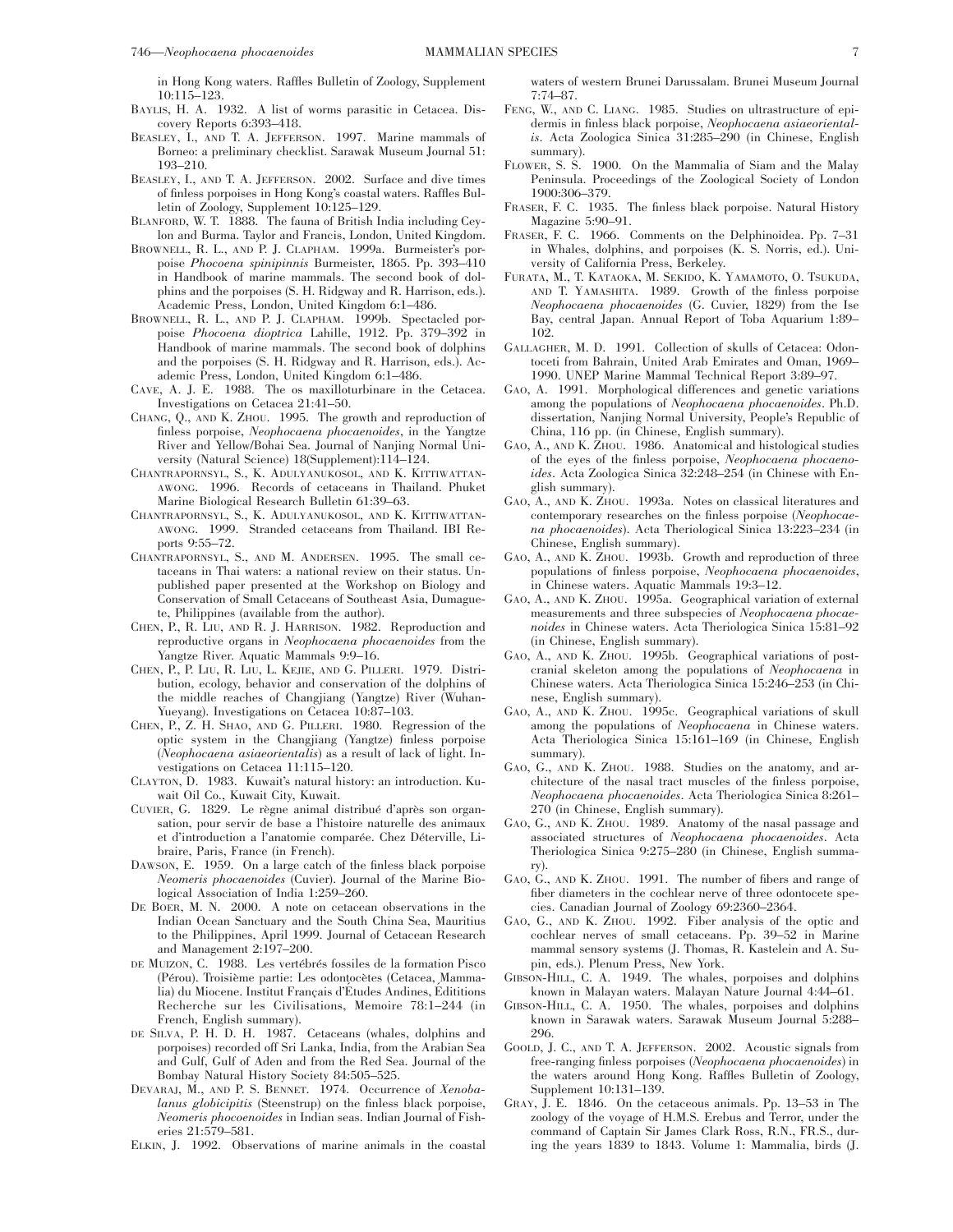Richardson and J. E. Gray, eds.). E. W. Janson, London, United Kingdom.

- GRAY, J. E. 1847. List of the osteological specimens in the collection of the British Museum. Trustees of British Museum, London, United Kingdom.
- HAFEEZULLAH, M. 1984. Record of a foetus of the finless black porpoise from Goa coast. Journal of the Bombay Natural History Society 81:183–186.
- HAFEEZULLAH, M. 1986. On a trematode (Digenea: Campulidae) of a marine mammal from Arabian Sea. Records of the Zoological Survey of India 83:41–48.
- HANITSCH, R. 1908. Guide to the zoological collections of the Raffles Museum, Singapore. Straits Times Press, Singapore.
- HARRISON, R. J., AND D. A. MCBREARTY. 1974. Reproduction and gonads of the black finless porpoise, *Neophocaena phocaenoides*. Investigations on Cetacea 5:225–230.
- HOUCK, W. J., AND T. A. JEFFERSON. 1999. Dall's porpoise *Phocoenoides dalli* (True, 1885). Pp. 443–472 in Handbook of marine mammals. The second book of dolphins and the porpoises (S. H. Ridgway and R. Harrison, eds.). Academic Press, London, United Kingdom 6:1–486.
- HOWELL, A. B. 1927. Contribution to the anatomy of the Chinese finless porpoise, *Nemoeris phocaenoides*. Proceedings of the United States National Museum 70:1–43.
- HSU, H. F. 1935. Contributions à l'étude des Cestodes de Chine. Revue Suisse de Zoologie 42:477–570 (in French).
- HSU, H. F., AND R. HOEPPLI. 1934. On some parasitic nematodes collected in Amoy. Peking Natural History Bulletin 8:155– 168.
- HSU, F., R. KUO, E. LIU, AND Z. DONG. 1973. The external form and skeleton of *Neophocaena phocaenoides*. Acta Zoologica Sinica 19:104–111 (in Chinese, English summary).
- HUANG, Z., W. LIU, C. ZHENG, C. LI, J. WANG, AND T. A. JEFFER-SON. 2000. Finless porpoises in southern coastal waters of Fujian, China. Acta Oceanologica Sinica 22:114–119 (in Chinese, English summary).
- ILANGAKOON, A. 2002. Whales and dolphins Sri Lanka. WHT Publications Ltd., Colombo, Sri Lanka.
- INTERNATIONAL WHALING COMMISSION. 1984. Report of the Sub-Committee on Small Cetaceans. Reports of the International Whaling Commission 34:144–160.
- INTERNATIONAL WHALING COMMISSION. 2001. Report of the Standing Sub-Committee on Small Cetaceans. Journal of Cetacean Research and Management 3:263–291.
- ITO, H., K. UEDA, K. AIDAI, AND T. DSAKAI. 2002. Suction feeding mechanisms of the dolphins. Fisheries Science 68(Supplement 1):268–271.
- IWATA, H., S. TANABE, N. MIYAZAKI, AND R. TATSUKAWA. 1994. Detection of butyltin compound residues in blubber of marine mammals. Marine Pollution Bulletin 28:607–612.
- IWATA, H., S. TANABE, T. MIZUNO, AND R. TATSUKAWA. 1995. High accumulation of toxic butyltins in marine mammals from Japanese coastal waters. Environmental Science and Technology 29:2959–2962.
- IWATA, H., S. TANABE, T. MIZUNO, AND R. TATSUKAWA. 1997. Bioaccumulation of butyltin compounds in marine mammals: the specific tissue distribution and composition. Applied Organometallic Chemistry 11:257–264.
- JAYAPRAKESH, A. A., P. NAMMALWAR, S. KRISHNA PILLAI, AND M. N. K. ELAYATH. 1995. Incidental by-catch of dolphins at fisheries harbour, Cochin with a note on their conservation and management in India. Journal of the Marine Biological Association of India 37:126–133.
- JEFFERSON, T. A. 1988. Phocoenoides dalli. Mammalian Species 319:1–7.
- JEFFERSON, T. A. 2002. Preliminary analysis of geographic variation in cranial morphometrics of the finless porpoise (*Neophocaena phocaenoides*). Raffles Bulletin of Zoology, Supplement 10:3–14.
- JEFFERSON, T. A., AND G. T. BRAULIK. 1999. Preliminary report on the ecology of the finless porpoise in Hong Kong waters. IBI Reports 9:41–54.
- JEFFERSON, T. A., AND B. E. CURRY. 1994. A global review of porpoise (Cetacea, Phocoenidae) mortality in gillnets. Biological Conservation 67:167–183.
- JEFFERSON, T. A., B. E. CURRY, AND R. KINOSHITA. 2002c. Mortality and morbidity of Hong Kong finless porpoises, with em-

phasis on the role of environmental contaminants. Raffles Bulletin of Zoology, Supplement 10:161–171.

- JEFFERSON, T. A., S. K. HUNG, L. LAW, M. TOREY, AND N. TRE-GENZA. 2002a. Distribution and abundance of finless porpoises in Hong Kong and adjacent waters of China. Raffles Bulletin of Zoology, Supplement 10:43–55.
- JEFFERSON, T. A., K. ROBERTSON, AND J. Y. WANG. 2002b. Growth and reproduction of the finless porpoise in southern China. Raffles Bulletin of Zoology, Supplement 10:105–113.
- JONES, S. 1975. Dolphins and porpoises caught in seines along the coast of India. Advisory Committee on Marine Resources Research Report ACMRR/MM/SC/17, 3 pp. (unpublished).
- KAMMINGA, C., S. COHEN, AND G. K. SILBER. 1996. Investigations on cetacean sonar XI: Intrinsic comparison of the wave shapes of some members of the Phocoenidae family. Aquatic Mammals 22:45–56.
- KAMMINGA, C., T. KATAOKA, AND F. J. ENGELSMA. 1986. Investigations on cetacean sonar VII. Underwater sounds of *Neophocaena phocaenoides* of the Japanese coastal population. Aquatic Mammals 12:52–60.
- KANAZU, R., AND T. FUKUHARA. 1964. Studies on the little toothed whales in the west sea area of Kyusyu. XI. On the fatty alcohols of head oils from a porpoise, and some dolphins. Bulletin of the Faculty of Fisheries, Nagasaki University 17: 124–129 (in Japanese, English summary).
- KANNAN, N., S. TANABE, M. ONO, AND R. TATSUKAWA. 1989. Critical evaluation of polychlorinated biphenyl toxicity in terrestrial and marine mammals: increasing impact of non-ortho and mono-ortho coplanar polychlorinated biphenyls from land to ocean. Archives of Environmental Contamination and Toxicology 18:850–857.
- KASUYA, T. 1973. Systematic consideration of recent toothed whales based on the morphology of the tympano-periotic bone. Scientific Reports of the Whales Research Institute 25:1–104.
- KASUYA, T. 1999. Finless porpoise *Neophocaena phocaenoides* (G. Cuvier, 1829). Pp. 411–442 in Handbook of marine mammals. The second book of dolphins and the porpoises (S. H. Ridgway and R. Harrison, eds.). Academic Press, London, United Kingdom 6:1–486.
- KASUYA, T., AND K. KUREHA. 1979. The population of finless porpoise in the inland sea of Japan. Scientific Reports of the Whales Research Institute 31:1–44.
- KASUYA, T., T. TOBAYAMA, AND S. MATSUI. 1984. Review of the live-capture of small cetaceans in Japan. Report of the International Whaling Commission 34:597–602.
- KASUYA, T., T. TOBAYAMA, T. SAIGA, AND T. KATAOKA. 1986. Perinatal growth of delphinoids: information from aquarium reared bottlenose dolphins and finless porpoises. Scientific Reports of the Whales Research Institute 37:85–97.
- KASUYA, T., Y. YAMAMOTO, AND T. IWATSUKI. 2002. Abundance decline in the finless porpoise population in the Inland Sea of Japan. Raffles Bulletin of Zoology, Supplement 10:57–65.
- KATAOKA, T. (ed.). 1977. Report on the rearing and behavior of finless porpoise (*Neophocaena phocaenoides*) in Toba Aquarium. Toba Aquarium, Japan (in Japanese).
- KATAOKA, T., S. KITAMURA, M. SEKIDO, AND K. YAMAMOTO. 1976. On the feeding habit of finless porpoise (*Neophocaena phocaenoides*). Mie Seibutsu 24/25:29–36.
- KATAOKA, T., S. KITAMURA, M. SEKIDO, AND K. YAMAMOTO. 1977a. On the daily frequency of feeding and the amount of food consumed by the finless black porpoise, *Neophocaena phocaenoides*, in captivity. Pp. 37–40 in Report on the rearing and behavior of finless porpoise (*Neophocaena phocaenoides*) in Toba Aquarium (T. Kataoka, ed.). Toba Aquarium, Japan (in Japanese, English summary).
- KATAOKA, T., S. KITAMURA, M. SEKIDO, K. YAMAMOTO, S. NAKA-MURA, AND H. KURACHI. 1977b. On the transporting and the new exhibition tank of the finless black porpoise (*Neophocaena phocaenoides*) at Toba Aquarium. Pp. 33–36 in Report on the rearing and behavior of finless porpoise (*Neophocaena phocaenoides*) in Toba Aquarium (T. Kataoka, ed.) Toba Aquarium, Japan (in Japanese, English summary).
- KATAOKA, T., Y. MOTOMURA, S. KITAMURA, AND K. YAMAMOTO. 1967. On the food quantity of the finless black porpoises (*Neophocaena phocaenoides*) in captivity. Journal of the Japanese Association of Zoological Gardens and Aquariums 9: 46–50.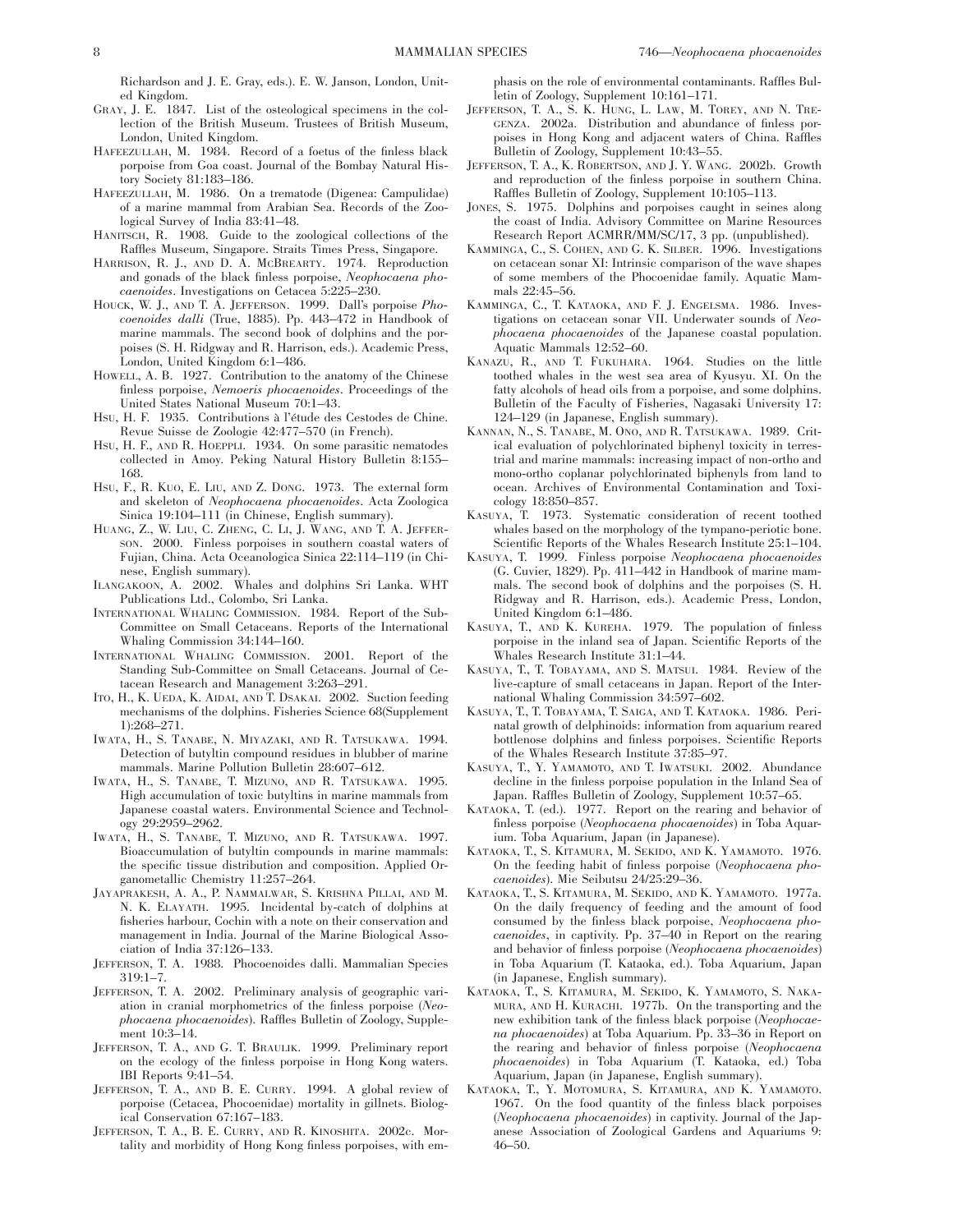- KEIJL, G. O., AND T. M. VAN DER HAVE. 2002. Observations on marine mammals in southern Iran, January 2000. Zoology in the Middle East 26:37–40.
- KIKUCHI, S., Y. OKUYAMA, AND M. NAKAMURA. 1987. Flukes parasitic in the liver of marine mammals. 1. Flukes from the liver of an Atlantic black finless porpoise. Japanese Journal of Parasitology 787:27–30.
- KIM, Z. G., AND H. T. HUH. 1995. Status report on small cetaceans in Korea. Paper presented at the UNEP Sympsoium and Workshop on Biology and Conservation of Small Cetaceans of Southeast Asia, UNEP/SEA95/WP7, 6 pp (unpublished).
- KITA, S., M. YOSHIOKA, M. KASHIWAGA, S. OGAWA, AND T. TOBAY-AMA. 2001. Comparative external morphology of cetacean spermatozoa. Fisheries Science 67:482–492.
- KIZHAKUDAN, J. K., AND S. J. KIZHAKUDAN. 2001. On a black porpoise *Neophocaena phocaenoides* Cuvier landed in a dol net at Seemar, Gujarat. Central Marine Fisheries Research Institute Bulletin 168:23–24.
- KUBOTA, R., T. KUNITO, AND S. TANABE. 2001. Arsenic accumulation in the liver tissue of marine mammals. Environmental Pollution 115:303–312.
- KURAMOCHI, T., et al. 2000. Parasitic helminth and epizoit fauna of finless porpoise in the Inland Sea of Japan and the western North Pacific with a preliminary note on faunal difference by host's local population. Memoirs of the National Science Museum, Tokyo 33:83–95.
- LAL MOHAN, R. S. 1985. Observations of the by-catch of dolphins *Stenella longirostris*, *Tursiops aduncus*, *Sousa chinensis* and *Delphinus delphis tropicalis* in the gill nets off Calicut coast, India. Proceedings of the Symposium on Endangered Marine Animals and Marine Parks 1:78–83.
- LAL MOHAN, R. S. 1994. Review of gillnet fisheries and cetacean bycatches in the northeastern Indian Ocean. Reports of the International Whaling Commission Special Issue 15:329 343.
- LE, T. H. L., S. TAKAHASHI, K. SAEKI, N. NAKATANI, S. TANABE, N. MIYAZAKI, AND Y. FUJISE. 1999. High percentage of butyltin residues in total tin in the livers of cetaceans from Japanese coastal waters. Environmental Science and Technology 33:1781–1786.
- LI, Y., W. QIAN, H. SHEN, AND Y. CHEN. 1984. The digestive organs of the finless porpoise (*Neophocaena asiaeorientalis*). I. Tongue, oesophagus and stomach. Acta Theriologica Sinica 4:257–263 (in Chinese, English summary).
- LIAO, C. 1978. Anatomy of the auditory organ of the black finless porpoise, *Neophocaena phocaenoides*. Acta Zoologica Sinica 24:278–288 (in Chinese, English summary).
- LIU, P., P. XIA, AND B. WANG. 1983. Preliminary analysis of some toxic substances and heavy metal elements within the muscle of baiji and finless porpoise. Journal of Nanjing Normal University (Natural Science) 1:77–79.
- LIU, R. 1985. The ultrastructure and function of the tubercles on the back of *Neophocaena phocaenoides* in the Changjiang River in China. Acta Hydrobiologica Sinica 9:209–212 (in Chinese, English summary).
- LIU, R. 1991. New advances on population status and protective measures for *Lipotes vexillifer* and *Neophocaena phocaenoides* in the Changjiang River. Aquatic Mammals 17:181–183.
- LIU, R., AND R. J. HARRISON. 1986. The ultrastructure of the skin of *Neophocaena phocaenoides* and comparison with other cetaceans. Acta Hydrobiologica Sinica 10:8–14.
- LIU, R., M. KLINOWSKA, AND R. J. HARRISON. 1986. The behaviour of *Lipotes vexillifer* and *Neophocaena phocaenoides* in the Changjiang River and in captivity in China. Pp. 433–439 in Research on dolphins (M. M. Bryden and R. Harrison, eds.). Oxford University Press, London, United Kingdom.
- LIU, R., Z. QINZHONG, W. ZHU, AND C. DAOQUAN. 1995. New progress of conservation of baiji (*Lipotes vexillifer*) and finless porpoise (*Neophocaena phocaenoides*) in China. IBI Reports 5:45–56.
- LIU, R., D. WANG, X. ZHANG, Q. ZHAO, AND K. WANG. 1999. The present population status, conservation and rearing in captivity of the Yangtze finless porpoise in China. IBI Reports 9:33– 40.
- MAHAKUNLAYANAKUL, S. 1996. Species distribution and status of dolphins in the inner Gulf of Thailand. Master's thesis, Chulalongkorn University, Thailand, 130 pp.
- MINH, T. B., M. WATANABE, H. NAKATA, S. TANABE, AND T. A.

JEFFERSON. 1999. Contamination by persistent organochlorines in small cetaceans from Hong Kong coastal waters. Marine Pollution Bulletin 39:383–392.

- MINH, T. B., et al. 2000a. Isomer-specific accumulation and toxic assessment of polychlorinated biphenyls, including coplanar congeners, in cetaceans from the North Pacific and Asian coastal waters. Archives of Environmental Contamination and Toxicology 39:398–410.
- MINH, T. B., et al. 2000b. Widespread contamination by tris(4 chlorophenyl)methane and tris(4-chlorophenyl)methanol in cetaceans from the North Pacific and Asian coastal waters. Environmental Pollution 110:459–468.
- MIYASHITA, T., P. WANG, C. J. HUA, AND Y. GUANG. 1995. Report of the Japan/China joint whale sighting cruise in the Yellow Sea and the East China Sea in 1994 summer. International Whaling Commission Scientific Committee Report, SC/47/ NP17, 12 pp. (unpublished).
- MIYAZAKI, N. 1983. Catch statistics of small cetaceans taken in Japanese waters. Reports of the International Whaling Commission 33:621 631.
- MIZUE, K., A. TAKEMURA, AND K. NAKASAI. 1968. Studies on the little toothed whales in the west sea area of Kyushu. XV. Underwater sound of the Chinese finless porpoise caught in the Japanese coastal sea. Bulletin of the Faculty of Fisheries, Nagasaki University 25:25–32 (in Japanese, English summary).
- MIZUE, K., K. YOSHIDA, AND Y. MASAKI. 1965. Studies on the little toothed whales in the west sea area of Kyusyu. XII. *Neomeris phocaenoides*, so-called Japanese ''SUNAMERI'', caught in the coast of Tachibana Bay, Nagasaki Pref. Bulletin of the Faculty of Fisheries, Nagasaki University 18:7–29 (in Japanese, English summary).
- MURRAY, J. A. 1884. A contribution to the knowledge of the marine fauna of Kurrachee. Annals and Magazine of Natural History 13(5):348–352.
- NAKAHARA, F., A. TAKEMURA, T. KOIDO, AND H. HIRUDA. 1997. Target discrimination by an echolocating finless porpoise, *Neophocaena phocaenoides*. Marine Mammal Science 13: 639–649.
- NAMMALWAR, P., et al. 1994. Instances of finless black porpoise, *Neophocaena phocaenoides* caught in Mandapam region along the Palk Bay coast in Tamil Nadu. Central Marine Fisheries Information Service, Technical and Extension Series 127: 16–17.
- NIAZI, M. S., AND M. MOAZZAM. 1990. Fisheries and cetacean mortality along the coast of Pakistan. Paper presented at the International Whaling Commission Symposium on Mortality of Cetaceans in Passive Fishing Nets and Traps (unpublished).
- NISHIWAKI, M. 1972. General biology. Pp. 3–204 in Mammals of the sea: biology and medicine (S. H. Ridgway, ed.). Charles C. Thomas, Springfield, Illinois.
- NISHIWAKI, M., AND C. HANDA. 1958. Killer whales caught in the coastal waters off Japan for recent 10 years. Scientific Reports of the Whales Research Institute 13:85–96.
- NISHIWAKI, M., AND K. KUREHA. 1975. Strange organ in the anal region of the finless porpoise. Scientific Reports of the Whales Research Institute 27:139–140.
- NORTHRIDGE, S., AND G. PILLERI. 1986. A review of human impact on small cetaceans. Investigations on Cetacea 18:222– 261.
- O'SHEA, T. J., R. L. BROWNELL, D. R. CLARK, W. A. WALKER, M. L. GAY, AND T. G. LAMONT. 1980. Organochlorine pollutants in small cetaceans from the Pacific and South Atlantic oceans, November 1968 June 1976. Pesticides Monitoring Journal 14: 35–46.
- OWEN, R. 1866. On some Indian Cetacea collected by Walter Elliot, Esq. Transactions of the Zoological Society of London 6:17–47.
- OZAKI, Y. 1935. Trematode parasites of Indian porpoise *Neophocaena phocaenoides* Gray. Journal of Science of the Hiroshima University 3B:115–138.
- PALMER, T. S. 1899. Notes on three genera of dolphins. Proceedings of the Biological Society of Washington 13:23–24.
- PARK, K. J., C. I. ZHANG, Z. G. KIM, AND H. SOHN. 2002. Feeding habits and trophic level of finless porpoise, *Neophocaena phocaenoides* in the Yellow Sea. Journal of the Korean Society of Fisheries Research 5:52–63.
- PARSONS, E. C. M. 1997. Hong Kong's cetaceans: the biology,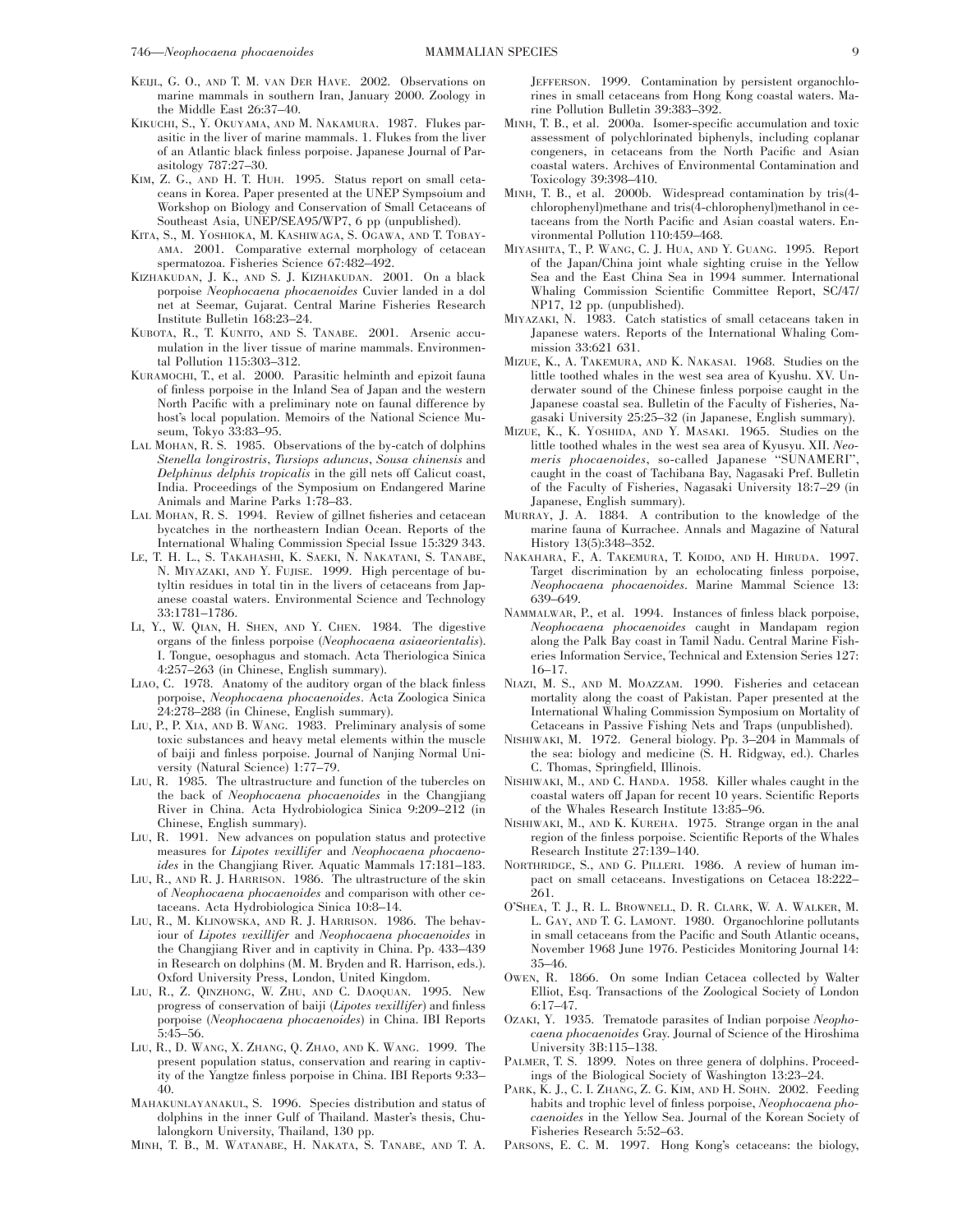ecology and behaviour of *Sousa chinensis* and *Neophocaena phocaenoides*. Ph.D. dissertation, University of Hong Kong, 257 pp.

- PARSONS, E. C. M. 1998. The behaviour of Hong Kong's resident cetaceans: the Indo-Pacific hump-backed dolphin and the finless porpoise. Aquatic Mammals 24:91–110.
- PARSONS, E. C. M. 1999. Trace element concentrations in the tissues of cetaceans from Hong Kong's territorial waters. Environmental Conservation 26:30–40.
- PARSONS, E. C. M., G. D. BOSSART, AND R. E. KINOSHITA. 1999. Postmortem findings in a finless porpoise (*Neophocaena phocaenoides*) calf stranded in Hong Kong. Veterinary Record 144:75–76.
- PARSONS, E. C. M., AND H. M. CHAN. 1998. Organochlorines in Indo-Pacific hump-backed dolphins (*Sousa chinensis*) and finless porpoises (*Neophocaena phocaenoides*) from Hong Kong. Pp. 423–437 in The marine biology of the South China Sea III (B. Morton, ed.). Hong Kong University Press.
- PARSONS, E. C. M., AND T. A. JEFFERSON. 2000. Post-mortem investigations on stranded dolphins and porpoises from Hong Kong waters. Journal of Wildlife Diseases 36:342–356.
- PARSONS, E. C. M., R. M. OVERSTREET, AND T. A. JEFFERSON. 2001. Parasites from Indo-Pacific hump-backed dolphins (*Sousa chinensis*) and finless porpoises (*Neophocaena phocaenoides*) stranded in Hong Kong. Veterinary Record 148: 776–780.
- PARSONS, E. C. M., AND J. Y. WANG. 1998. A review of finless porpoises (*Neophocaena phocaenoides*) from the South China Sea. Pp. 287 306 in The marine biology of the South China Sea III (B. Morton, ed.). Hong Kong University Press.
- PENG, X., AND J. CHEN. 1985. The study on karyotype of finless porpoise (*Neophocaena phocaenoides*). Acta Theriologica Sinica 5:161–165 (in Chinese, English summary).
- PETTER, A. J., AND G. PILLERI. 1982. *Pharurus asiaeorientalis* new species, metastrongylid nematode, parasite of *Neophocaena asiaeorientalis* (Phocoenidae, Cetacea). Investigations on Cetacea 13:141–148.
- PILLERI, G. 1973. Cetologische expedition zum Indus und Persischen Golf und forschungreise nach Goa und Thailand im Jahre 1973. Verlag Hirnanatomisches Institut, Berne, Switzerland (in German).
- PILLERI, G. 1974. First record of *Anisakis typica* (Nematoda, Ascaridata) in *Delphinus tropicalis* and *Neophocaena phocanoides* off the coast of Pakistan. Investigations on Cetacea 5: 339–340.
- PILLERI, G., AND P. CHEN. 1979. How the finless porpoise (*Neophocaena asiaeorientalis*) carries its calves on its back, and the function of the denticulate area of the skin, as observed in the Changjiang River, China. Investigations on Cetacea 10: 105–108.
- PILLERI, G., AND P. CHEN. 1980. *Neophocaena phocaenoides* and *Neophocaena asiaeorientalis*: taxonomical differences. Investigations on Cetacea 11:25–32.
- PILLERI, G., AND P. CHEN. 1982. The brain of the Chinese finless porpoise *Neophocaena asiaeorientalis* (Pilleri and Gihr, 1972): macroscopic anatomy. Investigations on Cetacea 13:27– 31.
- PILLERI, G., AND M. GHIR. 1972. Contribution to the knowledge of the cetaceans of Pakistan with particular reference to the genera *Neomeris*, *Sousa*, *Delphinus* and *Tursiops* and description of a new Chinese porpoise (*Neomeris asiaeorientalis*). Investigations on Cetacea 4:107–162.
- PILLERI, G., AND M. GHIR. 1974. Contribution to the knowledge of the cetaceans of southwest and monsoon Asia (Persian Gulf, Indus Delta, Malabar, Andaman Sea and Gulf of Siam). Investigations on Cetacea 5:95–150.
- PILLERI, G., AND M. GHIR. 1975. On the taxonomy and ecology of the finless black porpoise, *Neophocanea* (Cetacea, Delphinidae). Mammalia 39:657–673.
- PILLERI, G., AND O. PILLERI. 1979. Observations on the dolphins in the Indus Delta (*Sousa plumbea* and *Neophocaena phocaenoides*) in winter 1978–1979. Investigations on Cetacea 10:129–135.
- PILLERI, G., K. ZBINDEN, AND M. GHIR. 1976. The 'black finless porpoise' (*Neophocoena phocoenoides* Cuvier, 1829) is not black. Investigations on Cetacea 7:161–164.
- PILLERI, G., Z. ZBINDEN, AND C. KRAUS. 1980. Characteristics of

the sonar system of cetaceans with pterygoschis. Directional properties of the sonar clicks of *Neophocaena phocaenoides* and *Phocoena phocoena* (Phocoenidae). Investigations on Cetacea 11:157–188.

- PING, C. 1925. Preliminary observations on the osetology of *Neomeris phocaenoides*. Contributions from the Biological Laboratory of the Science Society of China 1:1–22.
- PING, C. 1926a. On some parts of the visceral anatomy of the porpoise, *Neomeris phocaenoides*. Anatomical Record 33:13– 28.
- PING, C. 1926b. On the testis and its accessory structures in the porpoise. Anatomical Record 32:113–117.
- QIAN, W. 1986. Study of the anatomy and histology of trachea and lungs of *Neophocaena phocaenoides*. Acta Theriologica Sinica 6:184–189 (in Chinese).
- QIAN, W., Y. LI, L. DU, AND Y. TANG. 1985. The digestive organs of the finless porpoise *Neophocaena asiaeorientalis*. II. Intestines, liver and pancreas. Acta Theriologica Sinica 5:3–9 (in Chinese, English summary)
- READ, A. J. 1999. Harbour porpoise *Phocoena phocoena* (Linneaus, 1758). Pp. 323–356 in Handbook of marine mammals. The second book of dolphins and the porpoises (S. H. Ridgway and R. Harrison, eds.). Academic Press, London, United Kingdom 6:1–486.
- REEVES, R. R., J. Y. WANG, AND S. LEATHERWOOD. 1997. The finless porpoise, *Neophocaena phocaenoides* (G. Cuvier 1829): a summary of current knowledge and recommendations for conservation action. Asian Marine Biology 14:111–143.
- REEVES, R. R., et al. 2000. Report of the workshop to develop a conservation action plan for the Yangtze River finless porpoise, Ocean Park, Hong Kong, 16–18 September 1997. Pp. 67–80 in Biology and conservation of freshwater cetaceans in Asia (R. R. Reeves, B. D. Smith, and T. Kasuya, eds.). Occasional Paper of the IUCN Species Survival Commission, Gland, Switzerland.
- RICE, D. W. 1998. Marine mammals of the world: systematics and distribution. Society for Marine Mammalogy Special Publication 4, Lawrence, Kansas.
- ROBINEAU, D. 1990. Les types de cétacés actuels du Muséum national d'Histoire naturelle II. Delphinidae, Phocoenidae. Bulletin de Museum National d'Histoire Naturelle, Paris 12: 197–238 (in French, English summary).
- ROBINEAU, D., AND P. FIQUET. 1994. Cetaceans of Dawhat ad-Dafi and Dawhat al-Musallamiya (Saudi Arabia) one year after the Gulf War oil spill. Pp.76–80 in The status of coastal and marine habitats two years after the Gulf War oil spill (A. H. Abuzinada and F. Krupp, eds.). Commission on European Communities, Brussels, Belgium.
- ROBINEAU, D., AND P. FIQUET. 1996. The Cetacea of the Jubail Marine Wildlife Sanctuary, Saudi Arabia. Pp. 438–458 in A marine wildlife sanctuary for the Arabian Gulf. Environmental research and conservation following the 1991 Gulf War oil spill (F. Krupp, A. H. Abuzinada and I. A. Nader, eds.). Riyadh and Senckenberg Research Institute, Frankfurt, Germany.
- ROBINSON, H. C., AND C. B. KLOSS. 1918. Results of an expedition to Korinchi Peak, Sumatra. I. Mammals. Journal of the Federated Malay States Museums, Kuala Lumpur 1:1–80 (not seen, cited in Allen 1923).
- ROSEL, P. E., M. G. HAYGOOD, AND W. F. PERRIN. 1995. Phylogenetic relationships among the true porpoises (Cetacea: Phocoenidae). Molecular Phylogenetics and Evolution 4:463–474.
- RUDOLPH, P., C. SMEENK, AND S. LEATHERWOOD. 1997. Preliminary checklist of Cetacea in the Indonesian archipelago and adjacent waters. Zoologische Verhandelingen, Leiden 312:1– 48.21]
- SCHLEGEL, H. 1841. Abhandlungen aus dem gebiete der zoologie und vergleichenden anatomie. A. Arnz and Company, Leiden, Amsterdam, The Netherlands.
- SHAW, T. H. 1938. The skull of the Chinese finless porpoise. Bulletin of the Fanling Memorial Institute of Biology, Peking 8:373–386.
- SHIRAKIHARA, M., K. SHIRAKIHARA, AND A. TAKEMURA. 1992a. Records of the finless porpoise (*Neophocaena phoceanoides*) in the waters adjacent to Kanmon Pass, Japan. Marine Mammal Science 8:82–85.
- SHIRAKIHARA, M., K. SHIRAKIHARA, AND A. TAKEMURA. 1994.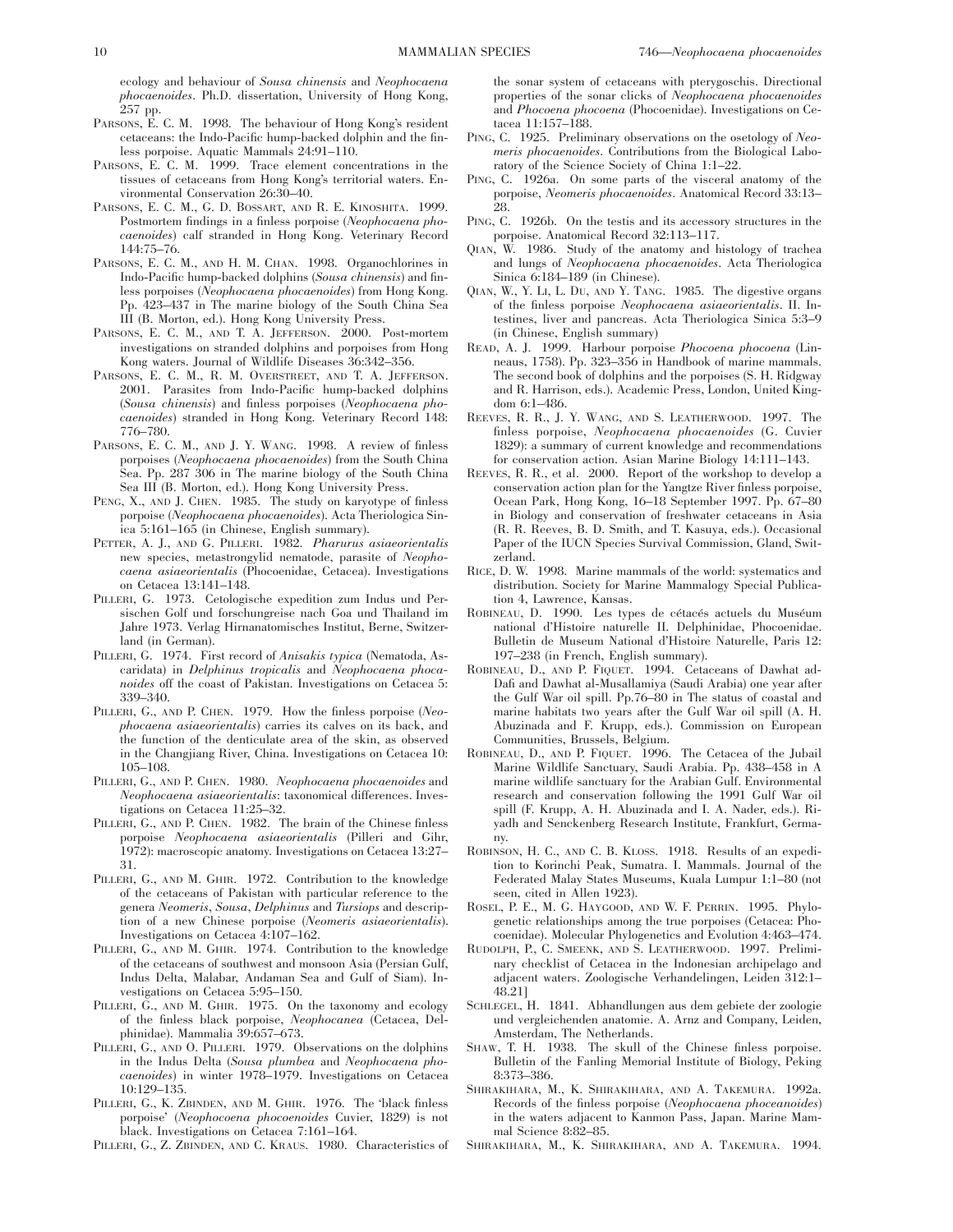Distribution and seasonal density of the finless porpoise *Neophocaena phocaenoides* in the coastal waters of western Kyushu, Japan. Fisheries Science 60:41–46.

- SHIRAKIHARA, M., A. TAKEMURA, AND K. SHIRAKIHARA. 1993. Age, growth, and reproduction of the finless porpoise, *Neophocaena phocaenoides*, in the coastal waters of western Kyushu, Japan. Marine Mammal Science 9:392–406.
- SHIRAKIHARA, K., H. YOSHIDA, M. SHIRAKIHARA, AND A. TAKE-MURA. 1992b. A questionaire survey on the distribution of the finless porpoise, *Neophocaena phocaenoides*, in Japanese waters. Marine Mammal Science 8:160–164.
- SIGURDSSON, J. B., AND C. M. YANG. 1990. Marine mammals of Singapore. Pp. 25–37 in Essays in zoology (L. M. Chou and P. K. L. Ng, eds.). National University of Singapore.
- SLEPTSOV, M. M. 1961. Observations of small cetaceans in far eastern seas and northwest Pacific. Trudy Instituta Morfologii Zhivotnykh 34:136–143 (in Russian).
- SMITH, B. D., AND T. A. JEFFERSON. 2002. Status and conservation of facultative freshwater cetaceans in Asia. Raffles Bulletin of Zoology Supplement 10:173–187.
- SMITH, B. D., T. A. JEFFERSON, S. LEATHERWOOD, D. T. HO, C. V. THUOC, AND L. H. QUANG. 1997. Investigations of marine mammals in Vietnam. Asian Marine Biology 14:145–172.
- SMITH, B. D., et al. 2003. Notes on two cetacean surveys in the Gulf of Tonkin, Vietnam. Raffles Bulletin of Zoology 51:165– 171.
- SOKOLOV, V. E. 1973. Structure of the skin cover in some Cetacea. Pp. 102–118 in Morphology and ecology of marine mammals: seals, dolphins, porpoises (K. K. Chapskii and V. E. Sokolov, eds.; H. Mills, transl.). John Wiley & Sons, Inc., New York.
- SUTARIA, D. 2003. A comparative study of coastal cetacean population in the Gulf of Kachhchh and along the coast of Goa, India. M.Sc. dissertation, University of Massachussetts, Dartmouth, 61 pp.
- TAKAHASHI, S., L. T. H. LE, H. SAEKI, N. NAKATANI, S. TANABE, N. MIYAZAKI, AND Y. FUJISE. 2000. Accumulation of butyltin compounds and total tin in marine mammals. Water Science and Technology 42:97–108.
- TANABE, S., M. PRUDENTE, T. MIZUNO, J. HASEGAWA, H. IWATA, AND N. MIYAZAKI. 1998. Butyltin contamination in marine mammals from North Pacific and Asian coastal waters. Environmental Science and Technology 32:193–198.
- TAO, J. Y. 1983. A new species and a new Chinese record of nematodes from porpoise *Neophocaena phocaenoides*. Acta Zootaxonomica Sinica 8:350–353.
- TAS'AN, AND S. LEATHERWOOD. 1984. Cetaceans live-captured for Jaya Ancol Oceanarium, Djakarta, 1974–1982. Report of the International Whaling Commission 34:485–489.
- THOMAS, O. 1922. The generic name of the finless-backed porpoise, formerly known as *Neomeris phocaenoides*. Annals and Magazine of Natural History 9(9):676–677.
- THOMAS, P. A. 1983. Casual landings of porpoises and dolphins from the inshore area off Goa during the period 1973 to 1979. Symposium on Marine Mammals of the Indian Ocean, NARA/ SSMMIO/SP15, 9 pp. (unpublished).
- TOBAYAMA, T., Y. INAGAKI, M. RYOHNO, AND K. HIRATSUKA. 1990. Review of the incidental catches of cetaceans in Japan. International Whaling Commission Scientific Committee Report SC/090/G36, 6 pp. (unpublished).
- UNOKAWA, T., S. KITMURA, Y. MOTOMURA, K. YAMAMOTO, AND T. KATOAKA. 1966. The dolphins of Mie Prefecture. Mie Seibutsu 16:49–52.
- VAN BEMMEL, A. C. V. 1939. De Indische bruinvisch. De Tropische Natuur 28:91–94 (in Dutch).
- VAN BREE, P. J. H. 1973. *Neophocaena phocaenoides asiaeorientalis* (Pilleri and Gihr, 1973), a synonym of the preoccupied name *Delphinus melas* Schlegel, 1841. Beaufortia 24: 17–24.
- WANG, D. 1996. A preliminary study on sound and acoustic behavior of the Yangtze River finless porpoise, *Neophocaena phocaenoides*. Acta Hydrobiologica Sinica 20:127–133 (in Chinese, English summary).
- WANG, D., R. LIU, X. ZHANG, J. YANG, Z. WEI, Q. ZHOU, AND X. WANG. 2000. Status and conservation of the Yangtze finless porpoise. Pp. 81–85 in Biology and conservation of freshwater cetaceans in Asia (R. R. Reeves, B. D. Smith, and T. Kasuya,

eds.). Occasional Paper of the IUCN Species Survival Commission, Gland, Switzerland.

- WANG, K., AND R. LIU. 1998. On the anatomy of the male genital system in the baiji (*Lipotes vexillifer*) and finless porpoise (*Neophocaena phocaenoides*). Acta Theriologica Sinica 18: 68–70 (in Chinese).
- WANG, P. 1984a. Distribution of cetaceans off the coast of China. Chinese Journal of Zoology 6:52–56 (in Chinese, English summary).
- WANG, P. 1984b. Distribution, ecology and resources conservation of the finless porpoise in Chinese waters. Transactions of the Liaoning Zoological Society 5:105–110 (in Chinese, English summary).
- WANG, P. 1985. Distribution of cetaceans in Chinese waters. Southwest Fisheries Center Administrative Report LJ–85–24: 11 pp.
- WANG, P. 1990. Cetaceans in the coast of Guangxi. Guanxi Fisheries Science and Technology 3:1–6 (in Chinese, English summary).
- WANG, P. 1992a. The morphological characters and the problem of subspecies identifications of the finless porpoise. Fisheries Science 11:4–9 (in Chinese, English summary).
- WANG, P. 1992b. On the taxonomy of the finless porpoise in China. Fisheries Science 11:10–14 (in Chinese, English summary).
- WANG, Y. 1995. Molecular evolutionary genetics of the baiji, finless porpoise and tiger. Ph.D. dissertation, Nanjing Normal University, People's Republic of China, 72 pp. (in Chinese, English summary).
- WANG, Z. 1989. A rarely seen finless porpoise off the coast of Qingdao. Marine Fisheries 1989:85.
- WEI, Z., D. ET AL. 2002. Observations on behavior and ecology of the Yangtze finless porpoise (*Neophocaena phocaenoides asiaeorientalis*) group at Tian-e-Zhou Oxbow of the Yangtze River. Raffles Bulletin of Zoology, Supplement 10:97–103.
- WU, B. 1989. The spinal cord of finless porpoise, *Neophocaena phocaenoides*. Acta Theriologica Sinica 9:16–23 (in Chinese, English summary).
- WU, H. W. 1929. On *Halocercus pingi* N. sp. A lung-worm from the porpoise, *Neomeris phocaenoides*. Journal of Parasitology 15:276–279.
- WU, Q., AND J. LI. 1984. Comparative studies on the optic nerves of *Neomeris phocaenoides* and *Lipotes vexillifer*. Acta Zoologica Sinica 30:331–337 (in Chinese, English summary).
- WURSIG, B., D. WANG, AND X. ZHANG. 2000. Radio tracking finless porpoises (*Neophocaena phocaenoides*): preliminary evaluation of a potential technique, with cautions. Pp. 116–121 in Biology and conservation of freshwater cetaceans in Asia (R. R. Reeves, B. D. Smith, and T. Kasuya, eds.). Occasional Paper of the IUCN Species Survival Commission, Gland, Switzerland.
- XIAO, W., AND X. ZHANG. 2000. A preliminary study on the population size of Yangtze finless porpoise in Poyang Lake, Jiangxi. Chinese Biodiversity 8:106–111 (in Chinese, English summary).
- YAMADA, T. K., AND M. OKAMOTO. 2000. Distribution survey of finless porpoise in the Inland Sea of Japan. Memoirs of the National Science Museum, Tokyo 32:157–165.
- YAMAGUTI, S. 1951. Studies on the helminth fauna of Japan. Part 45. Trematodes of marine mammals. Acta Medicinae Okayama 7:283–294.
- YANG, G., W. REN, K. ZHOU, S. LIU, G. JI, J. YAN, AND L. WANG. 2002. Population genetic structure of finless porpoises, *Neophocaena phocaenoides*, in Chinese waters, inferred from mitochondrial control region sequences. Marine Mammal Science 18:336–347.
- YANG, G., AND K. ZHOU. 1996. Incidental catch and its impact on marine mammal populations. Chinese Journal of Applied Ecology 7:326–331.
- YANG, G., AND K. ZHOU. 1997. Genetic variation of three populations of finless porpoise (*Neophocaena phocaenoides*) in Chinese waters. Acta Zoologica Sinica 43:411–419 (in Chinese, English summary).
- YANG, G., AND K. ZHOU. 2000. A preliminary study on the variability of the mitochondrial DNA control region in populations of finless porpoises (*Neophocaena phocaenoides*) in Chinese waters. Pp. 86–91 in Biology and conservation of fresh-